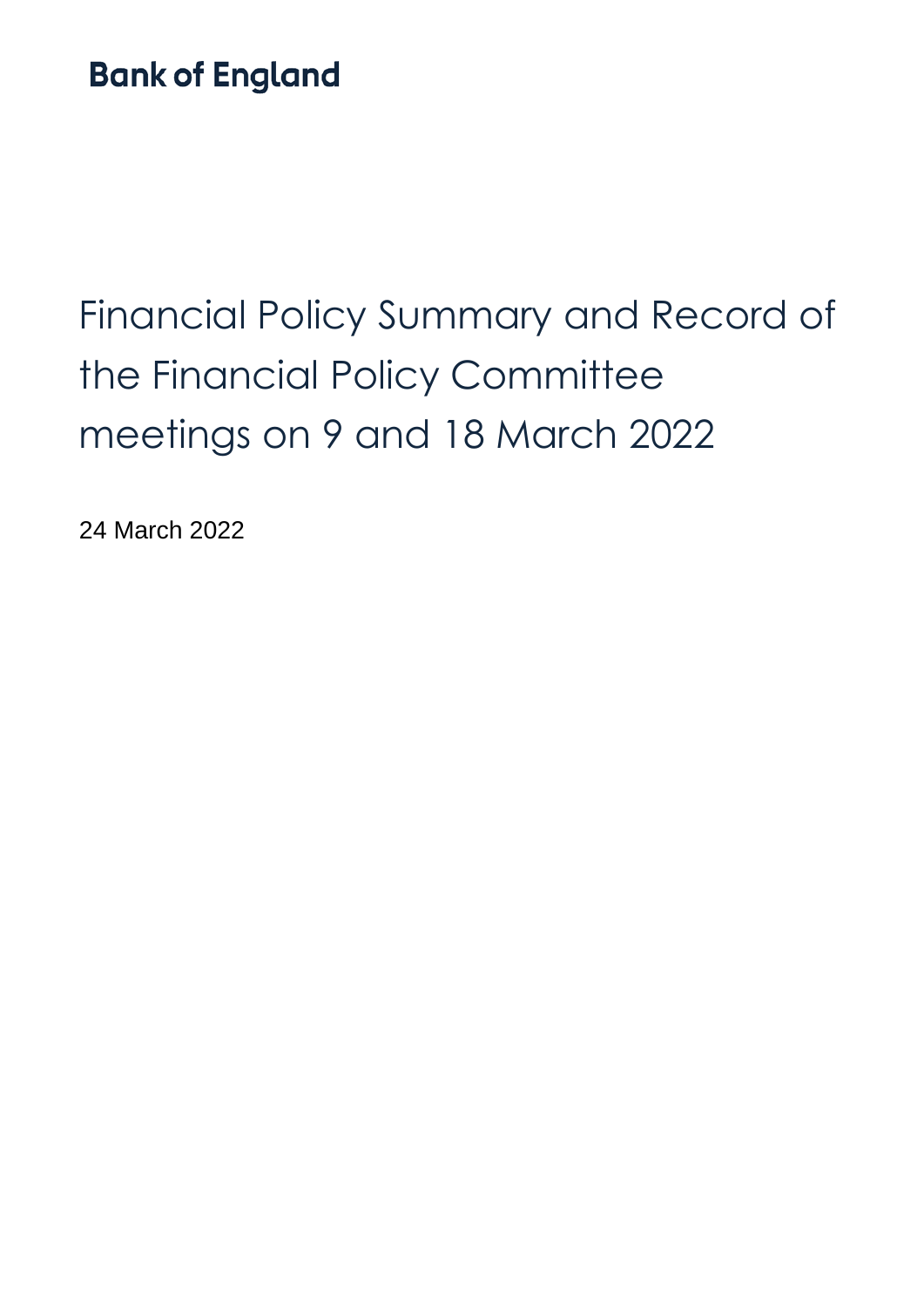This is the record of the Financial Policy Committee meetings held on 9 and 18 March 2022

It is also available on the Financial Policy Summary and Record page of our website: **[www.bankofengland.co.uk/financial-policy-summary-and-record/2022/march-2022](http://www.bankofengland.co.uk/financial-policy-summary-and-record/2022/march-2022)**

The Financial Policy Committee (FPC) was established under the Bank of England Act 1998, through amendments made in the Financial Services Act 2012. The legislation establishing the FPC came into force on 1 April 2013. The objectives of the Committee are to exercise its functions with a view to contributing to the achievement by the Bank of England of its Financial Stability Objective and, subject to that, supporting the economic policy of Her Majesty's Government, including its objectives for growth and employment. The responsibility of the Committee, with regard to the Financial Stability Objective, relates primarily to the identification of, monitoring of, and taking of action to remove or reduce systemic risks with a view to protecting and enhancing the resilience of the UK financial system. The FPC is a committee of the Bank of England.

The FPC's next policy meeting will be on 16 June 2022 and the record of that meeting will be published on 5 July 2022.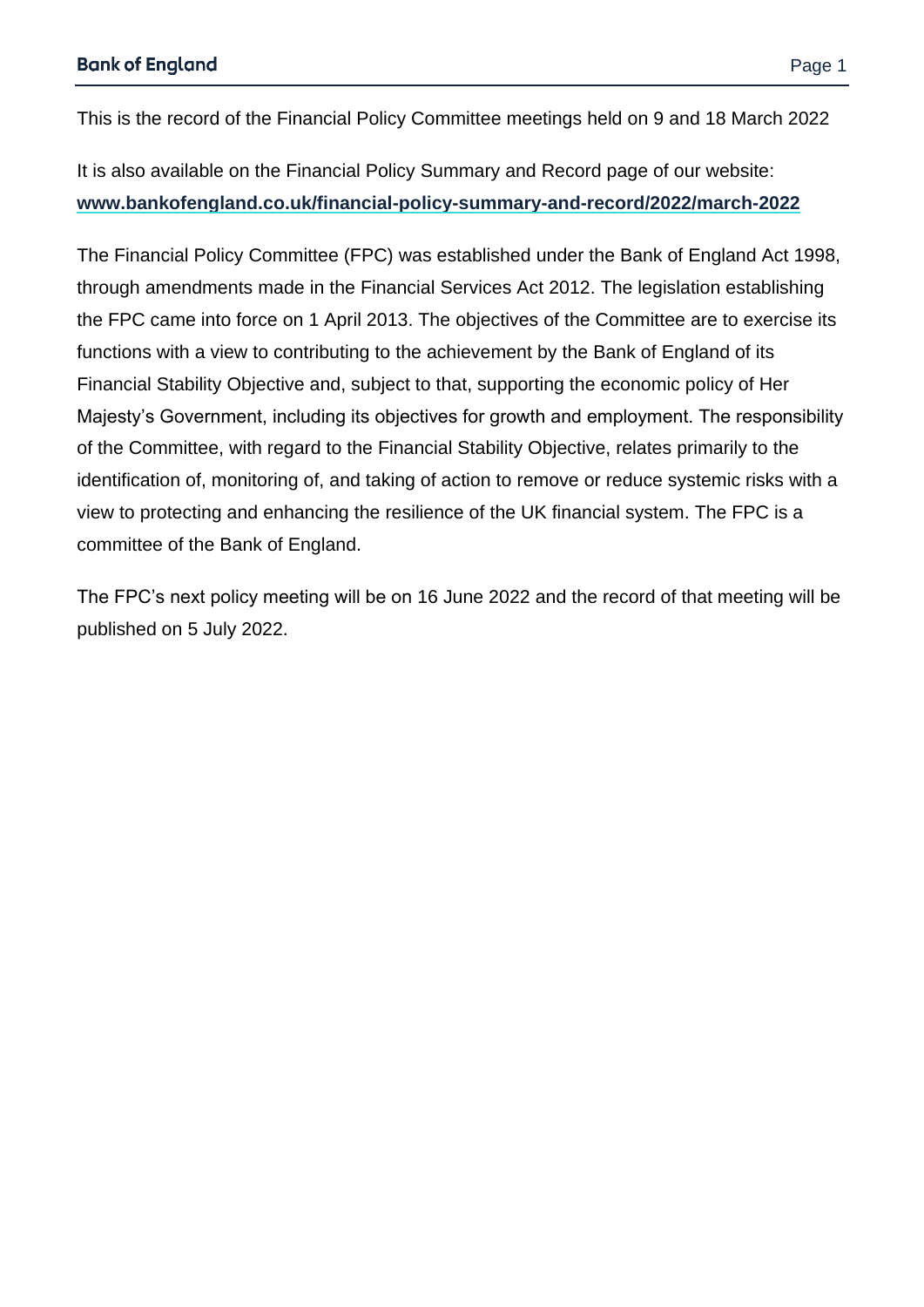# **Financial Policy Summary**

The Financial Policy Committee (FPC) seeks to ensure the UK financial system is prepared for, and resilient to, the wide range of risks it could face – so that the system can serve UK households and businesses in bad times as well as good.

## **The outlook for UK financial stability**

#### **UK financial stability and the Russian invasion of Ukraine**

**The Bank of England condemns Russia's unprovoked invasion and the suffering inflicted on Ukraine. The Bank is working closely with the Government to support its response in coordination with the FCA and other UK and international authorities. The FPC supports this condemnation and welcomes these actions.** In addition, the FPC welcomes international coordination to ensure alignment of financial sanctions, as well as industry engagement, to minimise the potential for unintended operational consequences.

**Global financial markets, particularly for commodities, have been volatile and uncertainty over the economic outlook has increased significantly. Consistent with its remit, the FPC's role is to assess the impact of these developments on UK financial stability and take action as appropriate.** 

**The UK's direct linkages to Russia are limited; trade links and the direct exposures of UK banks to Russia are low.** There are, however, indirect channels through which the invasion could potentially pose risks to the UK financial system, and disruption to global supply chains could continue to affect activity and the economic outlook in the UK and elsewhere.

**Major UK banks' capital and liquidity positions remain strong.** Their aggregate Common Equity Tier 1 capital ratio stood at 16.3% at end-2021. The FPC has tested the resilience of the UK banking system against a range of severe economic scenarios, and remains of the view that major UK banks are able to withstand severe market and economic disruption.

Financial markets have in general continued to function despite the high volatility, although bid-offer spreads have widened in certain bond markets, suggesting that market liquidity has been impacted. Risky asset prices have fallen, and global financial conditions have tightened with, for example, materially lower primary issuance in corporate debt and leveraged loan markets in recent weeks. Energy prices have risen sharply, as have the prices of other commodities where Russia and Ukraine are important producers, and volatility has been exceptionally high.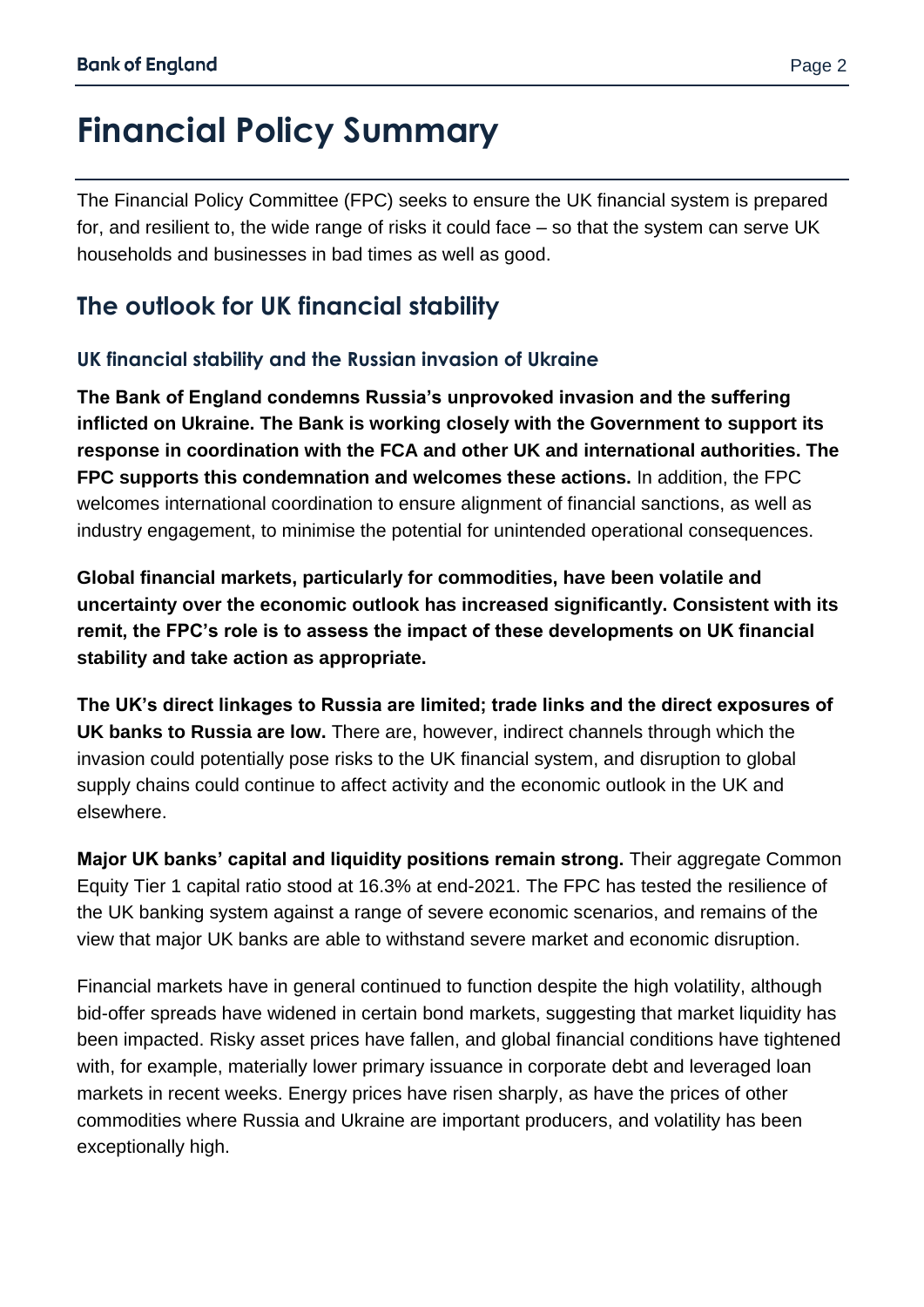Given the need to safeguard against counterparty credit risks for both regulated and unregulated entities, and consistent with these moves, margin calls on derivatives positions in over-the-counter and exchange-traded markets rose significantly. The invasion has led to significant stress in a range of commodity markets. In particular, the London Metal Exchange had temporarily suspended trading in the nickel market and cancelled trades over a short time period following a sharp spike in prices.

Market dynamics have reflected both a 'flight to safety' in response to a deterioration in the geopolitical and economic outlook, as well as concerns about rising inflation, leading to portfolio adjustments and a repricing of risks. A key uncertainty is whether interconnections within the financial system – for example between energy and other commodity markets, wider financial markets and the real economy – might create feedback loops and amplification mechanisms across the financial system more broadly.

**The economic implications of the invasion could also interact with risks associated with high levels of global debt.** Sustained increases in energy prices resulting from the conflict are likely to put further pressure on real incomes and earnings for households and businesses.

**There is heightened risk from cyber threats. The FPC welcomes the National Cyber Security Centre's actions to ensure the UK financial system is well prepared for such attacks.** The Bank and Prudential Regulation Authority (PRA) use a range of approaches to assess the cyber resilience of firms. Cyber stress testing tests firms' abilities to restore vital financial services after a hypothetical cyber incident. Other tests and exercises such as CBEST (threat-led penetration tests) and SIMEX (sector cyber simulation exercises), as well as industry exercises and engagement with international partners, form a part of the overall toolkit to assess the cyber resilience of firms.

**There is considerable uncertainty about future developments in Ukraine and Russia.** Further geopolitical developments could pose additional risks. As discussed by the Monetary Policy Committee (MPC) at its March meeting, the global economic outlook has deteriorated significantly, and global inflationary pressures will strengthen considerably over the coming months. The possibility of further second-order spillover effects impacting upon the UK financial system cannot be discounted.

**The FPC will continue to monitor developments closely and stands ready to take any measures necessary to help ensure UK financial stability, in line with its statutory responsibilities.**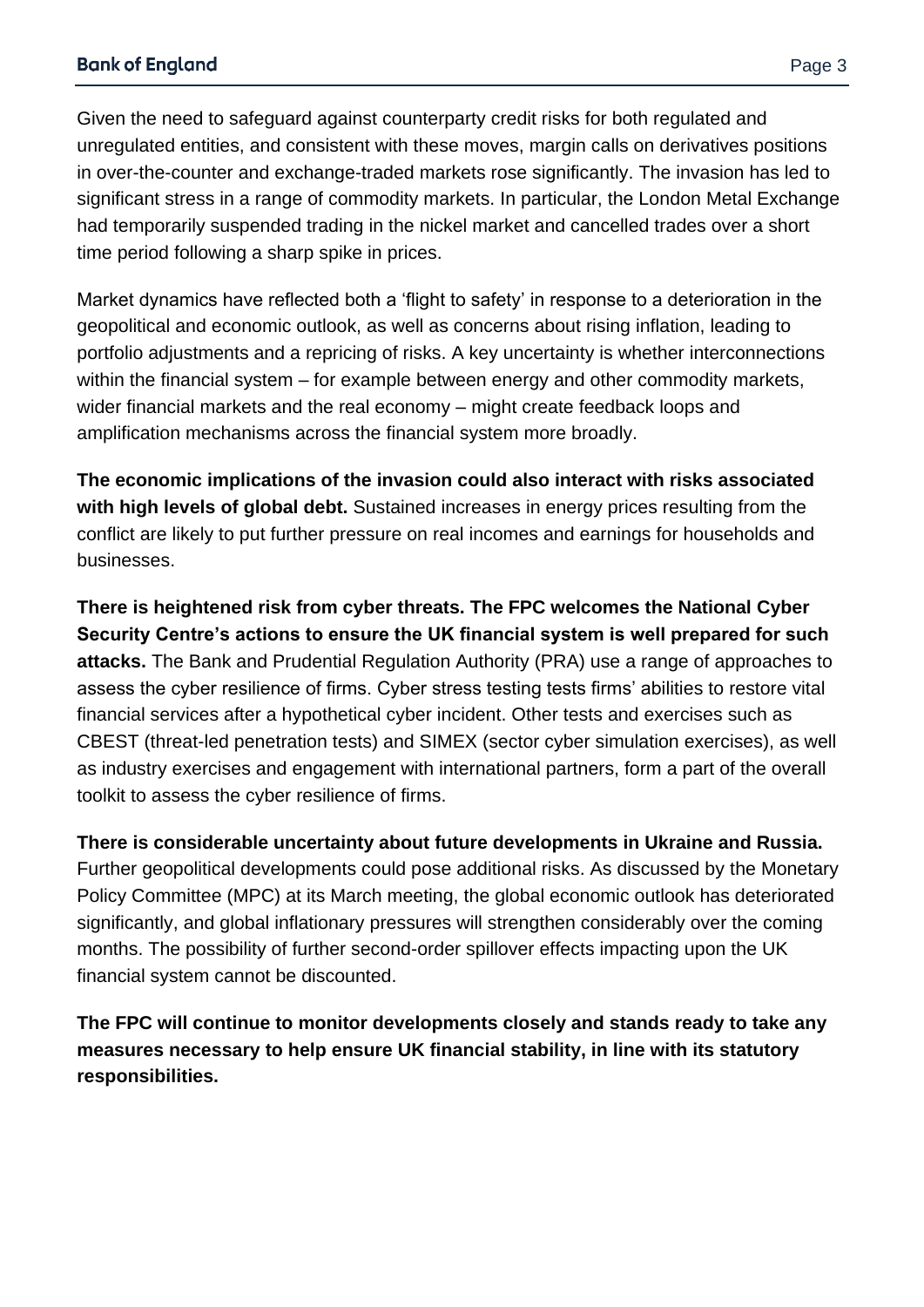## **The resilience of the UK financial system to other domestic and global vulnerabilities**

#### **Domestic debt vulnerabilities**

Prior to the Russian invasion of Ukraine, UK and global economic activity had returned to their pre-pandemic levels, despite the ongoing impact of Covid. Since then, the global economic outlook has deteriorated significantly, although, at present, domestic resilience has not been materially affected.

While UK house price inflation has continued to be strong, there is little evidence so far of a deterioration in lending standards or a material increase in the number of highly indebted households. Aggregate household debt relative to income has remained broadly flat, following slight increases earlier in the pandemic. And the share of households with a mortgage debt-servicing ratio at or above 40% – a level beyond which households are typically much more likely to experience repayment difficulties – remains broadly in line with 2017–19 averages and significantly below levels seen just prior to the global financial crisis.

However, an increase in the cost of living, partly due to rising energy and other import prices, is likely to affect household resilience across the income distribution, with a larger impact on lower income households that spend a greater share of their income on energy and other essential items. Although these price rises are unlikely to significantly affect the ability of mortgagors to make debt repayments, they will increase the pressure on household balance sheets, particularly if there is a larger than expected impact on growth.

There had been little reported need by UK corporates for additional liquidity or widespread distress as a result of the impact of Omicron. Quarterly insolvencies returned to pre-Covid levels in 2021 Q4, but cumulative insolvencies remain significantly below what might have been expected over the pandemic. Debt-servicing remains affordable for most UK businesses.

Following the Russian invasion of Ukraine, uncertainty around, and downside risks to, the economic outlook have increased, with implications for corporate earnings. Small and medium sized enterprises, which were disproportionally impacted by the pandemic, have increased their debt more than larger companies and are more vulnerable than they were pre-Covid. Companies in sectors most affected by rising energy prices will also face a greater cost shock. Nonetheless, as the FPC has noted previously, it would take large increases in borrowing costs or severe shocks to earnings to impair businesses' ability to service their debt in aggregate.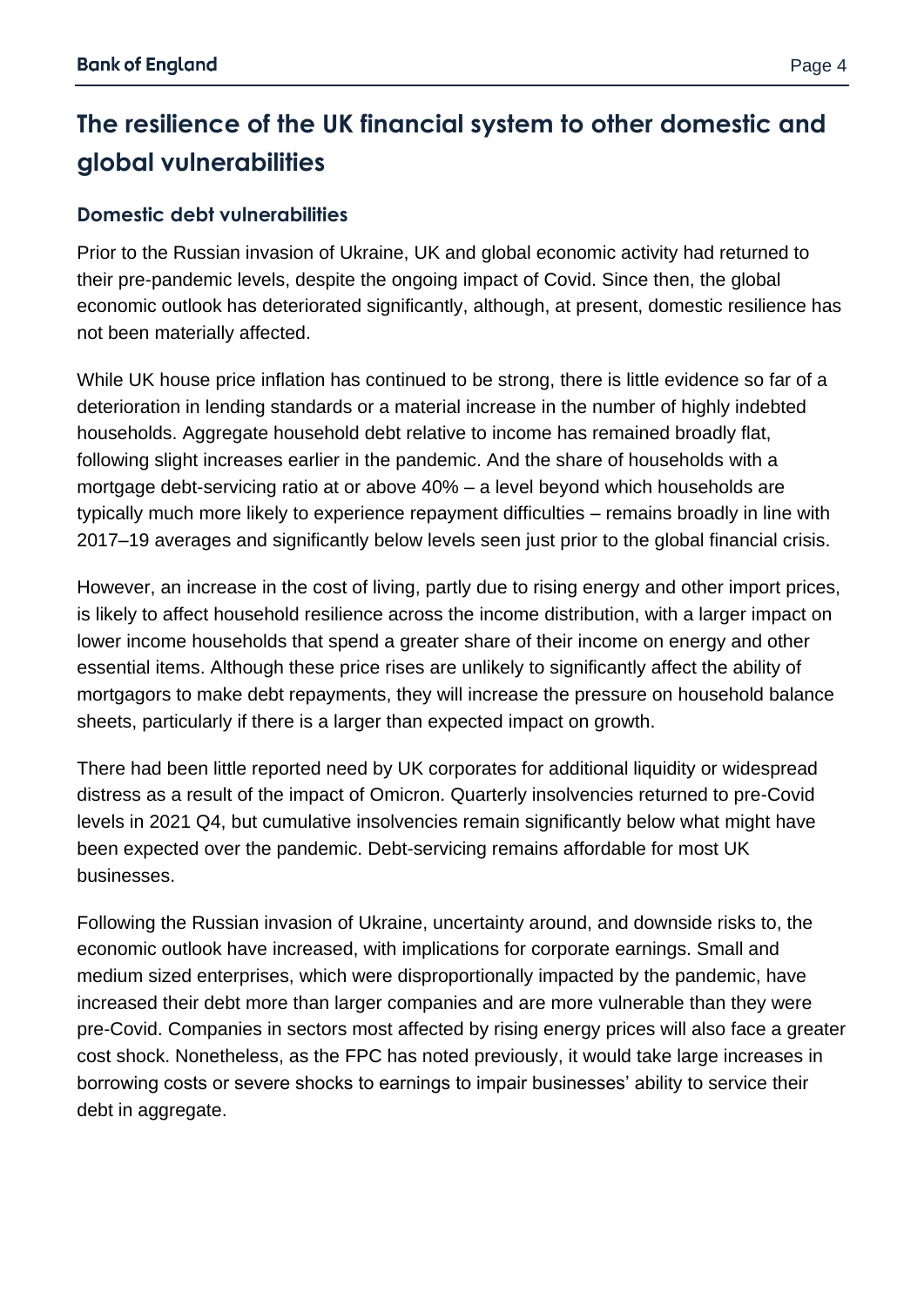#### **Global vulnerabilities**

The global economic outlook has deteriorated significantly following Russia's invasion of Ukraine, and the associated material increase in the prices of energy and raw materials. The impact is likely to be especially felt in Europe where, for example, some countries are particularly reliant on Russian energy. Disruptions to global supply chains could also affect a wide range of countries given the significant role of Russia and Ukraine in the production of commodities including metals and wheat. Although risks remain, there has been little sign of financial market contagion to other emerging markets outside of Europe so far.

In addition, there remain a number of other vulnerabilities in the global economy that could further amplify shocks. As the FPC has previously highlighted, long-standing vulnerabilities in the Chinese property sector have re-emerged, amidst high and rising debt levels in China and Hong Kong. Restrictions to contain further Covid outbreaks, including in China given its zero-Covid policy, could further disrupt global supply chains and impact corporate earnings. Risks in leveraged loan markets globally also remain high.

Against the backdrop of a tightening in global financial conditions in recent months, and in light of recent events, a sharper increase in the financing costs facing households and businesses could pose risks given existing global debt vulnerabilities. In addition, tighter overseas credit conditions could affect UK businesses' ability to raise or roll over finance in both overseas and domestic markets.

#### **The UK Countercyclical Capital Buffer (CCyB) rate decision**

**The FPC is maintaining the UK Countercyclical Capital Buffer (CCyB) rate at 1%.** The rate will come into effect from 13 December 2022 in line with the 12-month implementation period.

The Committee stated in December that if the UK outlook proceeded broadly in line with the MPC's central projections in the November Monetary Policy Report, and absent a material change in the outlook for UK financial stability, the FPC would expect to increase the rate further to 2% in 2022 Q2.

#### **While domestic vulnerabilities that could amplify economic shocks have not changed materially since the December 2021 Financial Stability Report, uncertainty around, and downside risks to, the economic outlook have increased significantly following Russia's invasion of Ukraine.**

Given this uncertainty, the Committee will continue to monitor the situation closely and stands ready to vary the UK CCyB rate – in either direction – in line with evolution of economic conditions, underlying vulnerabilities and the overall risk environment. When taking its Q2 UK CCyB rate decision, the FPC will consider a full evaluation of the economic outlook, including the MPC's projections in the May 2022 Monetary Policy Report.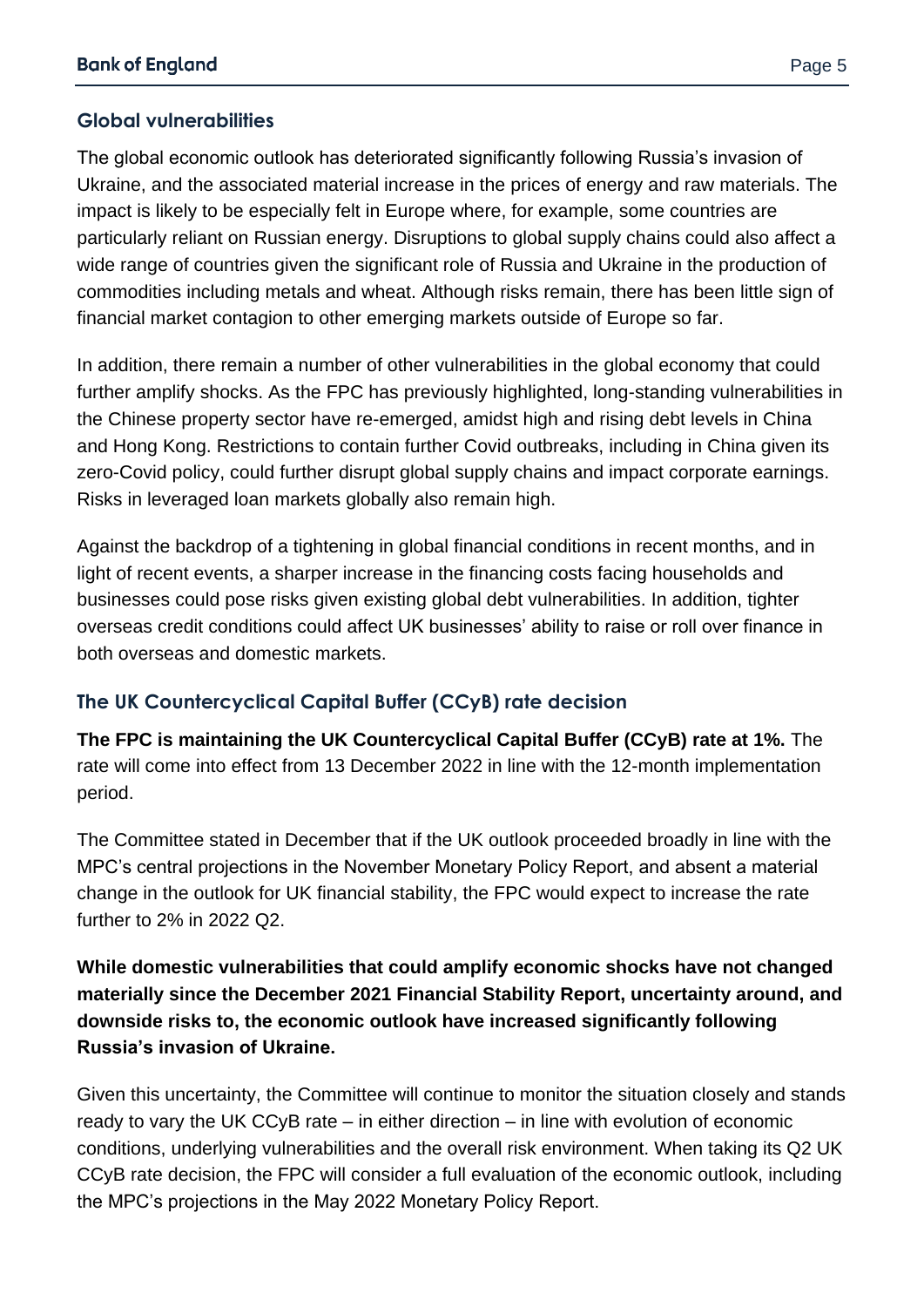## **Building the resilience of the financial system**

#### **The resilience of market-based finance**

Despite the recent falls seen in risky asset prices, some asset valuations remain vulnerable to a further re-assessment of economic prospects and potential rises in risk-free rates. Corrections in asset prices and volatility in markets could be amplified by existing vulnerabilities in market‐based finance that were highlighted in March 2020, and risk further tightening financial conditions for households and businesses.

**The FPC strongly supports the ongoing international work to address vulnerabilities in market-based finance, led and coordinated by the Financial Stability Board (FSB). The work planned by the FSB this year represents an important opportunity to develop policies to address these vulnerabilities.** Absent implementation of those policy measures and an increase in the resilience of non-bank financial institutions, the financial stability risks exposed in March 2020 remain.

#### **Stress testing the UK banking system: the 2022 annual cyclical scenario**

The Bank will return to its annual cyclical scenario (ACS) stress testing framework in 2022, following two years of Covid pandemic crisis-related stress testing. The 2022 ACS will test the resilience of the UK banking system to deep simultaneous recessions in the UK and global economies, large falls in asset prices and higher global interest rates, and a separate stress of misconduct costs. In light of uncertainty related to the Russian invasion of Ukraine, and in order to help lenders focus on managing the ongoing financial markets disruption associated with the invasion, the FPC and the Prudential Regulation Committee (PRC) will delay the launch of the 2022 ACS. The FPC and the PRC intend to announce a revised timeline, which accounts for this delay, during Q2 2022.

#### **Risks from cryptoassets and decentralised finance**

The underlying technologies behind cryptoassets and decentralised finance could bring a number of benefits including lower transaction costs, higher payment system interoperability and more choice for users. These benefits can only be realised and innovation can only be sustainable if it is undertaken safely and accompanied by effective public policy frameworks that mitigate risks and maintain broader trust and integrity in the financial system.

Since the start of the Russian invasion of Ukraine, there has been heightened activity in cryptoasset markets. While cryptoassets are unlikely to provide a feasible way to circumvent sanctions at scale currently, the possibility of such behaviour underscores the importance of ensuring innovation in cryptoassets is accompanied by effective public policy frameworks to mitigate risks to consumer protection, market integrity, money laundering and terrorist financing, and maintain broader trust and integrity in the financial system. The FPC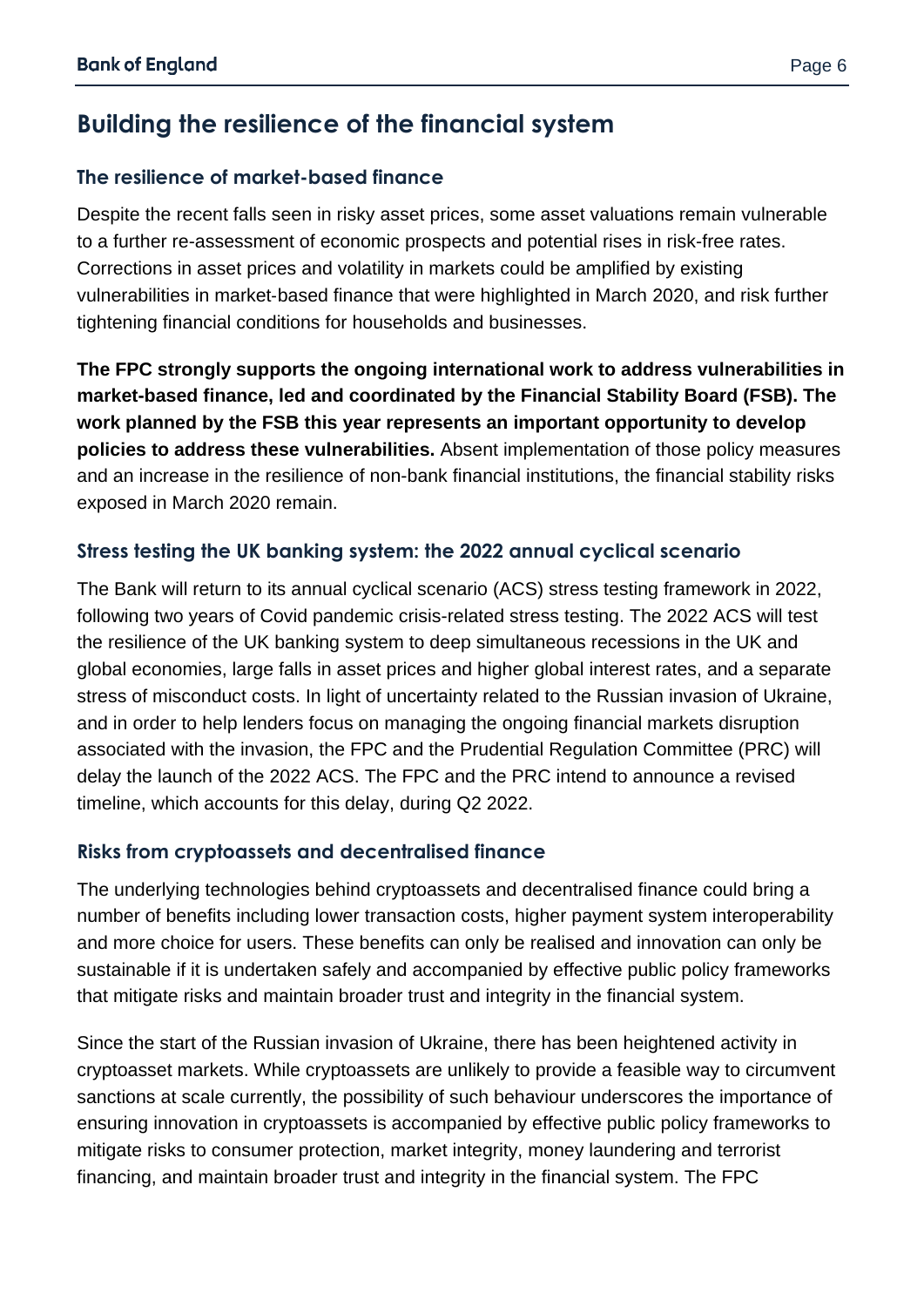welcomes the **[joint statement](https://www.bankofengland.co.uk/news/2022/march/joint-statement-from-uk-financial-regulation-authorities-on-sanctions-and-the-cryptoasset-sector)** by UK financial regulation authorities regarding the application of sanctions to cryptoassets.

As set out in the accompanying Financial Stability in Focus, the FPC is monitoring a number of channels through which risks to financial stability could arise from cryptoassets and decentralised finance. These include: risks to systemic financial institutions; risks to core financial markets, including through the use of leverage; risks to the ability to make payments; and the impact on real economy balance sheets.

The FPC continues to judge that direct risks to the stability of the UK financial system from cryptoassets are currently limited, reflecting their limited size and interconnectedness with the wider financial system. However if the pace of growth seen in recent years continues, and as these assets become more interconnected with the wider financial system, cryptoassets will present a number of financial stability risks in the future.

Enhanced regulatory and law enforcement frameworks are needed, both domestically and at a global level, to address developments in these markets and activities. Where crypto technology is performing an equivalent economic function to one performed in the traditional financial sector, the FPC judges that this should take place within existing regulatory arrangements, and that the regulatory perimeter be adapted as necessary to ensure an equivalent regulatory outcome. This would likely require the expansion of the role of existing macro and microprudential, conduct, and market integrity regulators, and close co-ordination amongst them. The FPC will, where necessary, make Recommendations to HM Treasury regarding gaps in the regulatory perimeter, consistent with its statutory responsibilities; decisions on adapting the regulatory perimeter would be for the Government to take.

The FPC supports the work of the FSB as it coordinates the international approach to unbacked cryptoassets. Domestically, the FPC supports the work of the HM Treasury-FCA-Bank Cryptoassets Taskforce on assessing the regulatory approach to unbacked cryptoassets and their associated markets. The FPC also welcomes the Dear CEO letter issued by the PRA reminding banks of their obligations with respect to cryptoasset exposures, and the FCA statement reminding firms of their obligations when interacting with or exposed to cryptoassets. Such actions are important given the pace of growth in this area.

The FPC will continue to pay close attention to developments and will seek to ensure that the UK financial system is resilient to risks that may arise from cryptoassets.

#### **Systemic stablecoins**

Stablecoins are digital tokens that claim to maintain a stable value at all times, primarily in relation to existing national currencies. They could provide benefits to users but will be adopted widely and become successful as a means of payment only if they meet appropriate standards and confidence in their value is assured.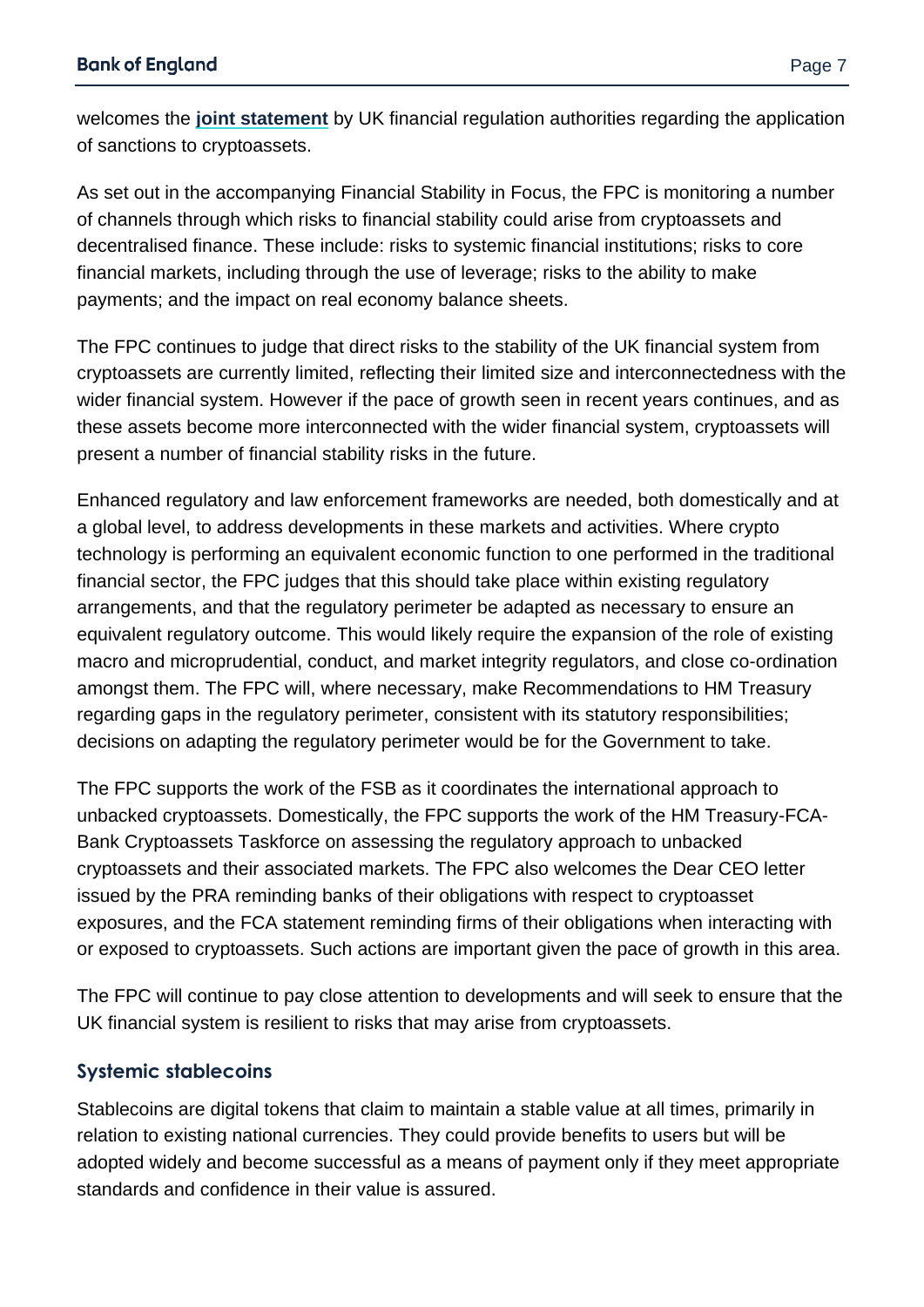The FPC has previously set out its expectation that stablecoins used in systemic payments systems should meet equivalent standards to those that apply for commercial bank money. The FPC noted HM Treasury's proposal for a regulatory regime for stablecoins, including bringing systemic stablecoins into the Bank's regulatory remit.

The Bank has published a summary of responses to its Discussion Paper (DP) on new forms of digital money, and is currently considering the possible regulatory models discussed in light of these responses. With this in mind, the FPC has considered how a non-bank stablecoin could meet its expectations in the absence of a 'backstop' to compensate depositors in the event of failure. For banks, backstops include a resolution regime and the Financial Services Compensation Scheme (FSCS) deposit guarantee scheme, but such arrangements are generally not available for non-banks.

In the absence of such a backstop, regulatory safeguards will be needed for a non-bank systemic stablecoin to ensure that the coin issuance is fully backed with high quality and liquid assets, alongside loss absorbing capital as necessary, to compensate coinholders in the event that the stablecoin fails. In addition, the regulatory regime will need to mitigate operational risks (such as fraud or technological failure). These risks could result in a shortfall of backing assets relative to the coins in issuance, or prevent funds from being returned rapidly to coinholders.

**On balance, the FPC judges that a systemic stablecoin issued by a non-bank without a resolution regime and deposit guarantee scheme could meet its expectations, provided the Bank applies a regulatory framework that is designed to mitigate these risks to financial stability.**

It is likely some non-systemic stablecoin issuers will adopt a model in which coins are backed with deposits at a commercial bank. This model poses significant financial stability risks if pursued at scale. **The FPC judges that a systemic stablecoin that is backed by a deposit with a commercial bank would introduce undesirable financial stability risks.** The Bank and FCA intend to carry out further work on the regulatory framework for stablecoins, and subject to the outcome of HM Treasury's consultation, the Bank intends to consult on its proposed regulatory model for systemic stablecoins in 2023.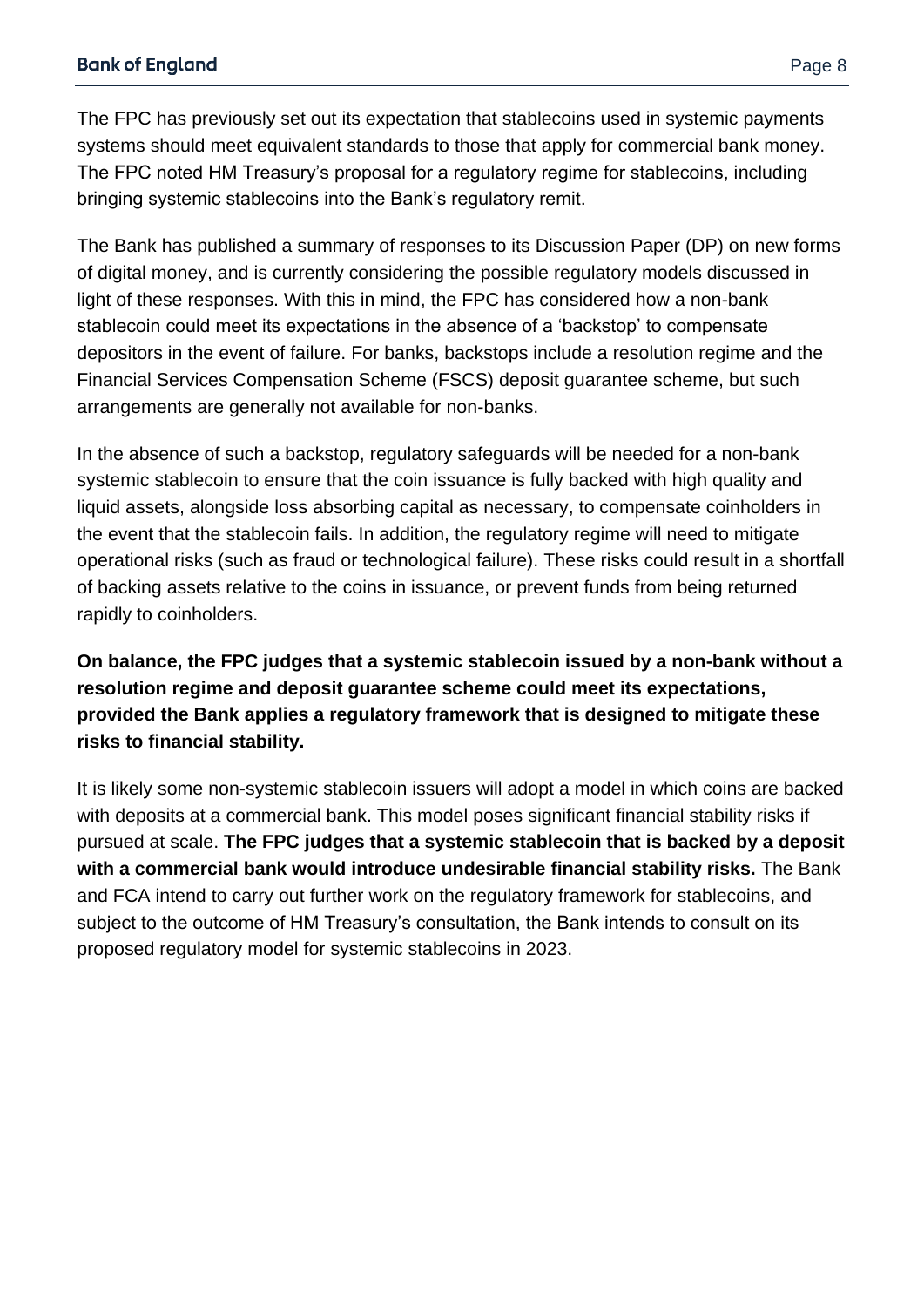$\overline{a}$ 

# **Record of the Financial Policy Committee meetings on 9 and 18 March 2022**

1. The Committee met on 9 and 18 March 20221 to agree its view on the outlook for UK financial stability and, on the basis of that, its intended policy action. The FPC discussed the risks faced by the UK financial system and assessed the resilience of the system to those risks. Its aim was to ensure the UK financial system was prepared for, and resilient to, the wide range of risks it could face – so that the system could serve UK households and businesses in bad times as well as good.

## **Overview of risks to the UK financial system**

2. **Prior to the Russian invasion of Ukraine**, UK and global economic activity had returned to their pre-pandemic levels, despite the ongoing impacts of Covid, including from the emergence of the Omicron variant. The Committee noted the Monetary Policy Committee's (MPC's) central forecast for UK GDP, inflation and the outlook for world activity set out in the February 2022 Monetary Policy Report (MPR). UK GDP growth was expected to slow in large part on account of the adverse impact of the previous, already large, increases in global energy and tradable goods prices on UK real aggregate income and spending.

3. In that context, and prior to the Russian invasion of Ukraine, the FPC judged that domestic vulnerabilities that could amplify economic shocks had not changed materially since the December 2021 *Financial Stability Report (FSR)*, and were broadly at pre-pandemic levels. Global vulnerabilities remained at a material level overall on account of high and rising debt levels in China and Hong Kong, and heightened risk taking in global capital markets.

4. **Following the Russian invasion of Ukraine** on 24 February, uncertainty around the outlook had increased significantly. The conflict would impact the macroeconomic outlook and posed risks to market confidence. The economic implications of the invasion could also interact with risks associated with high levels of global debt. Risks to global activity were skewed to the downside, and increases in global energy and tradable goods prices were likely to weigh on UK real aggregate income. It was likely there would be further market volatility.

<sup>1</sup> **Judgements on the topics from Cryptoassets and Decentralised Finance onwards were taken on 9 March; judgements on all other topics were taken on 18 March.**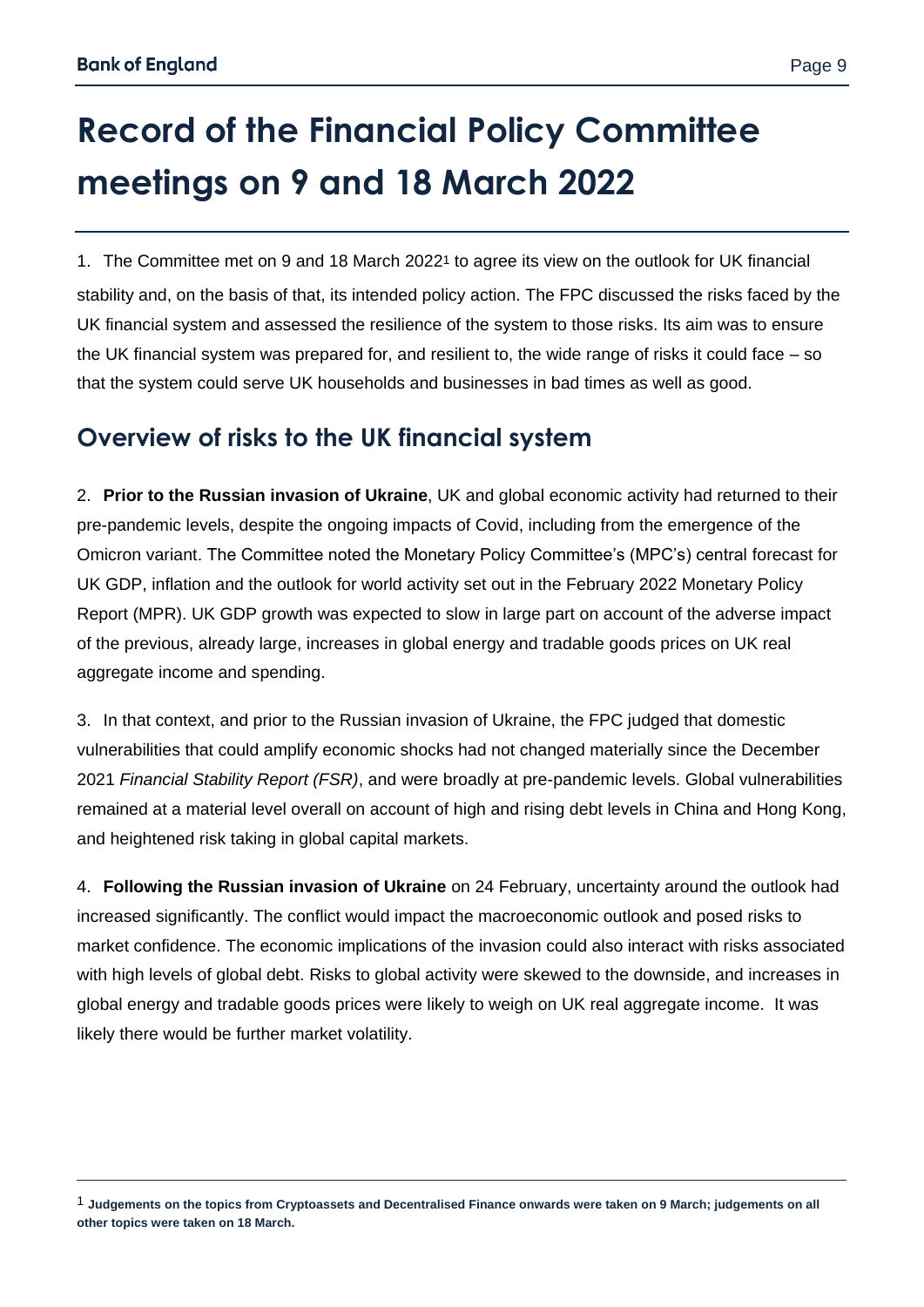5. The FPC would remain vigilant to vulnerabilities in the economy that could amplify risks to financial stability, and would continue to monitor the implications of the Russian invasion of Ukraine for the UK financial system.

#### **Russian invasion of Ukraine**

6. The Bank of England had condemned Russia's unprovoked invasion and the suffering inflicted on Ukraine. The Bank was working closely with the Government to support its response in coordination with the FCA and other UK and international authorities. The FPC supported this condemnation and welcomed these actions. In addition, the FPC welcomed the international coordination to ensure alignment of financial sanctions, as well as industry engagement, to minimise the potential for unintended operational consequences.

7. Global financial markets, particularly for commodities, had been volatile, and uncertainty over the economic outlook had increased significantly. Consistent with its remit, the FPC's role was to assess the impacts of these developments on UK financial stability and take action as appropriate, including to help to ensure that the UK financial system could continue to support households and businesses through this period.

8. While the UK's direct linkages to Russia were limited, there were indirect channels through which the invasion could potentially pose risks to UK financial stability. The direct exposures of UK banks to Russia were low (amounting to around 1% of CET1 at end-2021), as were direct trade links (UK exports to Russia account for 0.2% of UK GDP). However, the invasion had affected a number of globally-traded commodities. Energy prices had risen sharply, as had the prices of other commodities where Russia and Ukraine were important producers, and volatility had been exceptionally high. Higher prices for energy and other commodities, if sustained, could affect the resilience of borrowers by further squeezing real incomes, particularly if this was accompanied by a further tightening in global financial conditions.

9. Disruption to supply chains could also affect production in the UK and elsewhere, putting pressure on corporate earnings. For example, Ukraine and Russia were major wheat producers and accounted for a significant share of the global production of some metals and other inputs to production processes such as neon, which was used in semiconductor production. Volatility in commodity prices could also place strains on the markets in which they were traded. Margin calls on derivative positions had risen significantly, and the London Metal Exchange had temporarily suspended trading in the nickel market and cancelled trades over a short time period following a sharp spike in prices.

10. Risky asset prices had fallen, and global financial conditions had tightened. Given the need to safeguard against counterparty credit risks for both regulated and unregulated counterparties, and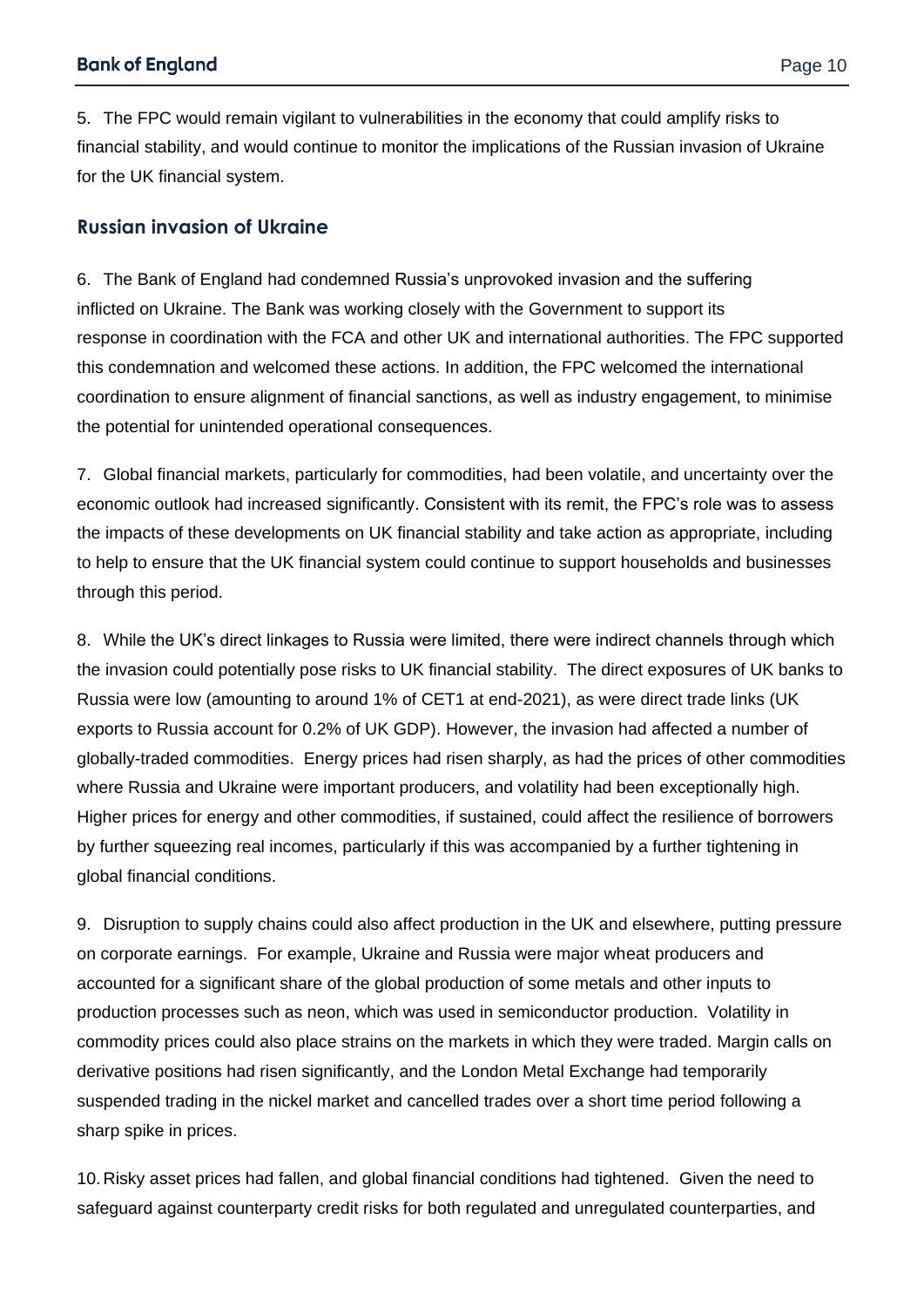#### **Bank of England**

consistent with these moves, margin calls on derivatives positions, in over-the-counter and exchange traded markets, had risen significantly. Financial markets had in general continued to function despite the high volatility, although bid-offer spreads had widened in certain bond markets suggesting that market liquidity had been impacted. There had been materially lower primary issuance in corporate debt and leveraged loan markets in recent weeks.

11. Market dynamics had reflected both a 'flight to safety' in response to a deterioration in the geopolitical and economic outlook, as well as concerns about rising inflation, leading to portfolio adjustments and a repricing of risks.

12. There was heightened risk of cyber threats. The FPC welcomed the National Cyber Security Centre's actions aimed at ensuring that the UK financial system was well prepared for such attacks. The FPC noted the Bank and Prudential Regulation Authority (PRA) used a range of approaches to assess the cyber resilience of firms. Cyber stress testing tests firms' abilities to restore vital financial services after a hypothetical cyber incident. Other tests and exercises such as CBEST (threat-led penetration tests) and SIMEX (sector cyber simulation exercises), as well as industry exercises and engagement with international partners, forms a part of the overall toolkit to assess the cyber resilience of firms.

13. The FPC also considered the impact of the conflict on insurer resilience. Overall, exposure in the London market to Russia and Ukraine was considered to be manageable provided that UK and EU sanctions were aligned as far as possible, in order to minimise unintended consequences.

14. There was considerable uncertainty about future developments in Ukraine and Russia and the Committee noted that further geopolitical developments could pose additional risks. As discussed by the MPC at their March meeting, the global economic outlook had deteriorated significantly, and global inflationary pressures would strengthen considerably over the coming months. The possibility of further second-order spillover effects impacting upon the UK financial system could not be discounted.

15. Major UK banks' capital and liquidity positions remained strong. In recent years, the FPC had tested the resilience of the UK banking system against a range of severe economic scenarios, and remained of the view that major UK banks were able to withstand severe market and economic disruption; and continue to provide services to customers.

16. The FPC would continue to monitor developments closely and stood ready to take any measures necessary to help ensure UK financial stability, in line with its statutory responsibilities.

#### **Financial markets and market-based finance resilience**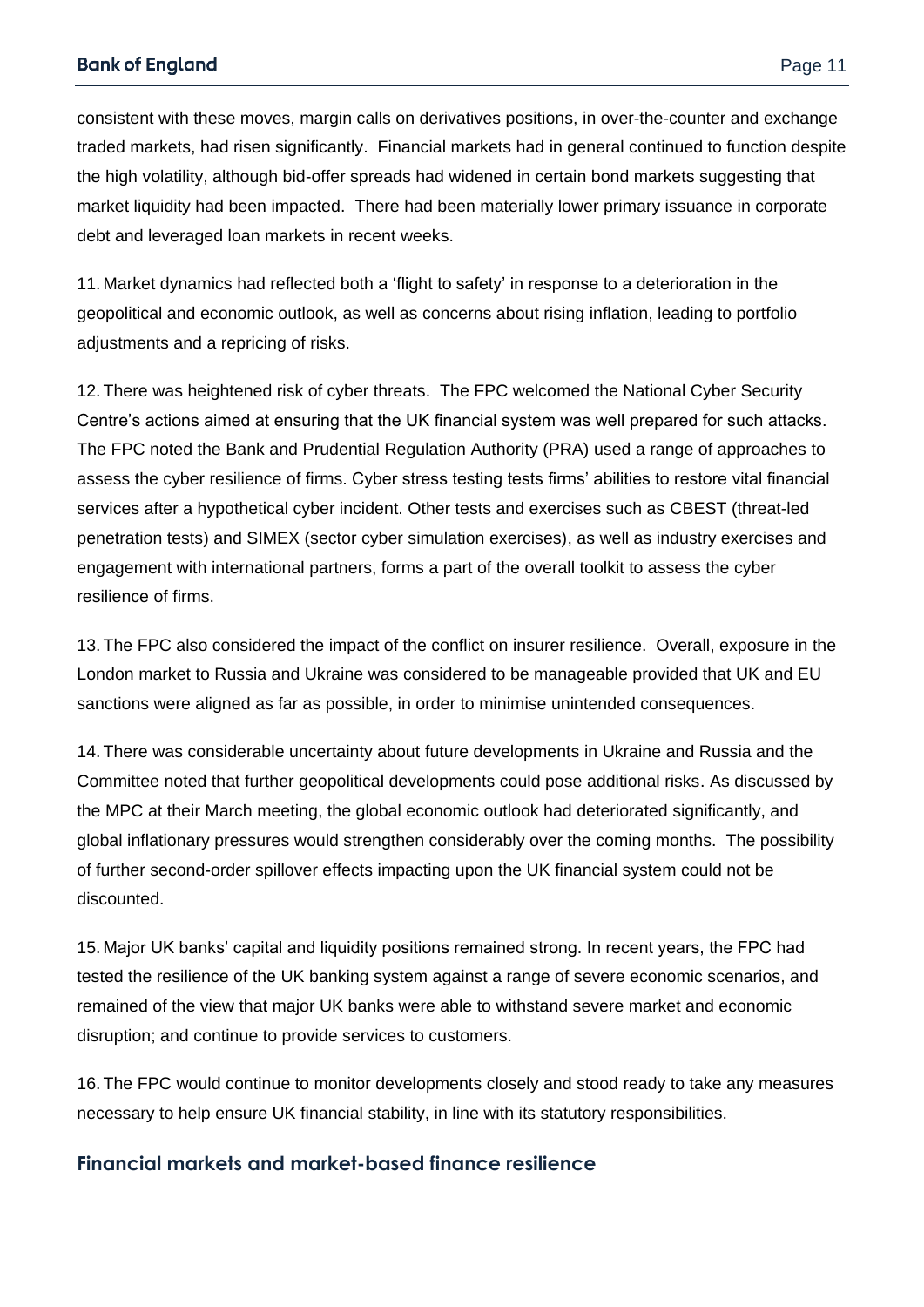17. Financial markets had experienced significant volatility since the December 2021 *FSR.* At that time, the FPC had judged that asset valuations in some markets, such as US equities and advanced economy corporate bonds, appeared elevated relative to historical norms.

18.Prior to the Russian invasion of Ukraine, advanced economy equity prices had already fallen, corporate bond spreads widened and government bond yields had increased materially, resulting in tighter financial conditions. For example, US equities were down c. 9%, while UK ten-year government bond yields had increased c. 80 basis points since the December *FSR*. Advanced economy investment grade corporate bond spreads had widened around 25-35bps. The FPC judged that these moves reflected market participants adjusting their inflation and interest rate expectations in the light of upside inflation surprises, related central bank communications and receding Omicron concerns. The FPC noted that this adjustment had been largely orderly, with some markets experiencing higher volatility and somewhat reduced liquidity.

19. The Committee noted that following the Russian invasion of Ukraine, financial market moves had initially reflected some 'flight-to-safety' dynamics, amidst widening of corporate bond spreads, volatile equity prices and strong demand for 'safe haven' assets such as government bonds and the US dollar. But since then concerns around inflation had intensified, including reflecting the dynamics of energy prices, with government bond yields rising to above pre-invasion levels. In addition, market volatility had increased and liquidity across markets had deteriorated, as manifested in wider bid-ask spreads, falls in measures of market depth and lower primary issuance in corporate debt and leveraged loan markets. However, the FPC judged that most financial markets had largely remained functional with participants able to execute trades, with the exception of Russian and Ukrainian assets which had become increasingly more difficult to price and trade.

20. Energy and commodity markets had experienced significant volatility since the Russian invasion of Ukraine, including in response to the sanctions placed on the Russian economy, with commodity prices rising sharply. Oil prices had risen by a third in the two weeks following the invasion, while UK and European gas prices had increased by as much as 150%. Both had since retraced these initial moves, with oil prices around 10% higher than pre-invasion levels and gas prices around 20% higher. Margin calls on energy and other commodity derivatives had increased substantially, exceeding December 2021 peaks as well as levels seen during March and April 2020. The FPC noted that further sharp price moves in commodity markets and the associated margin calls could put pressure on participants in those markets, potentially increasing their demand for liquidity, including via bank credit lines. The FPC stressed that central counterparties (CCPs) and the collection of margin on derivative contracts reduced systemic risks and remained a critical safeguard in financial markets, as had been demonstrated during this market turbulence when concerns about counterparty credit risks had not affected market functioning.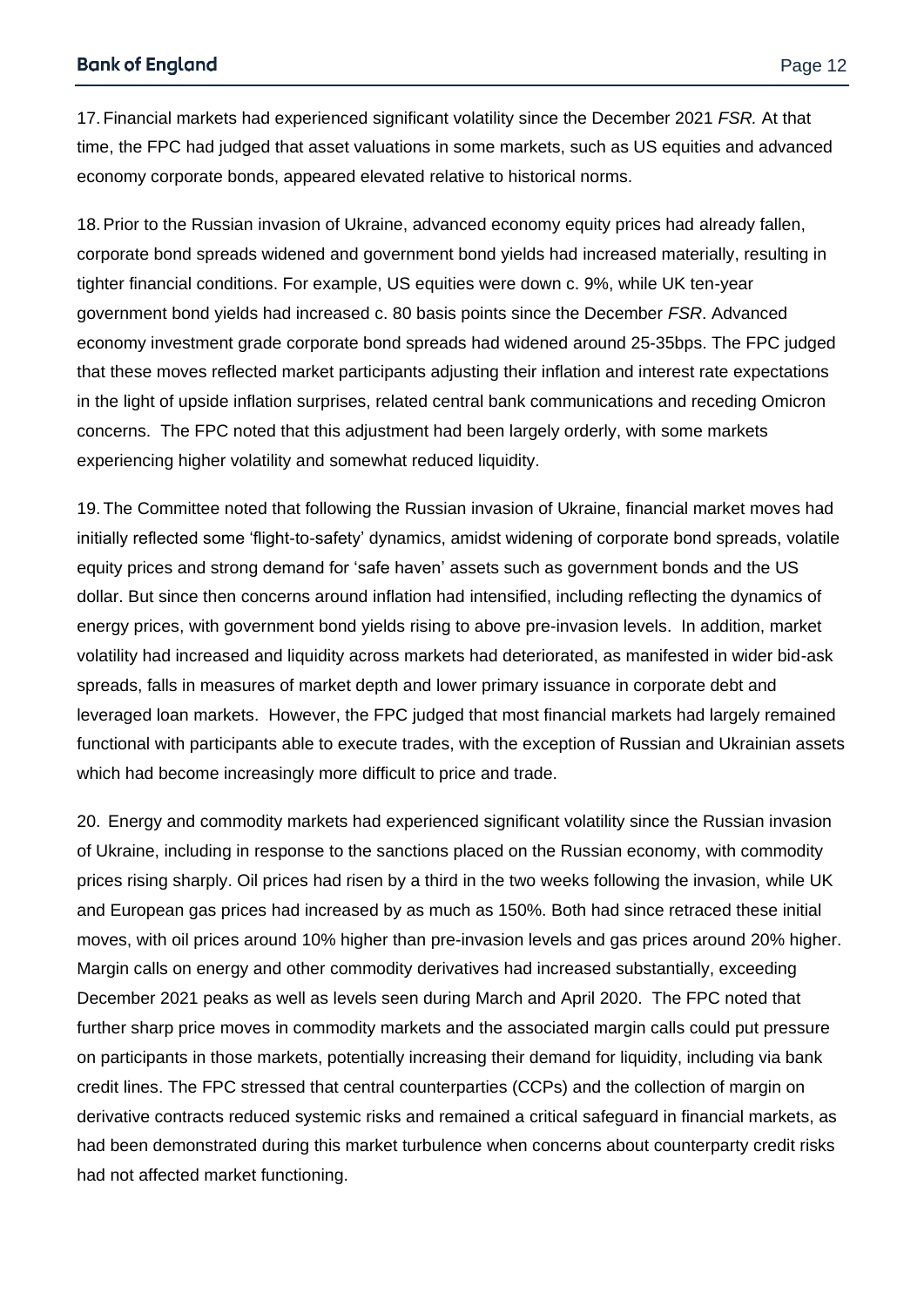21. In addition to the developments in commodity derivatives markets, the Committee noted suspensions at several investment funds with material exposure to Russian assets, resulting from difficulties in valuation and a significantly increased probability of defaults. The FPC noted that while pressures could be observed in some parts of the financial system, they were not broad-based at this stage. There had not been signs of widespread forced selling of risky assets or demand for cash manifested in forced sales of government bonds or elevated demand for repo borrowing that had led to disruption of those markets in March 2020. The FPC noted that the key uncertainty was whether interconnections within the financial system – for example between energy and other commodity markets, wider financial markets and the real economy – might create feedback loops and amplification mechanisms across the financial system more broadly. The FPC would continue to remain vigilant to these issues, including by assessing potential linkages between commodity markets and the broader financial system. The FPC noted that the assessment of risks was made more difficult by the relative opacity of commodity derivatives markets. For example, some material physically settled transactions are not reportable to trade repositories, and some important counterparties may not be subject to reporting obligations under UK European Market Infrastructure Regulation (EMIR).

22. The Committee judged that given current economic and geopolitical environments, risks of wider market disruption remained elevated, especially if high volatility and further sharp moves in prices persisted across markets. The FPC highlighted that risky asset prices remained particularly vulnerable to further downward adjustment, in the light of downside risks to the macroeconomic outlook, including due to the impact of higher energy prices on real aggregate income. In addition, rising energy prices continued to impact expected inflation and put further upwards pressure on government bond yields, which might exacerbate any falls in risky asset prices. The FPC further noted that the vulnerabilities in market-based finance that led to market disruption during March 2020 largely remained and could amplify any adjustments in market prices triggered by geopolitical developments, including those originating in commodity markets.

23. The FPC reiterated its strong support for the international work, led and co-ordinated by the Financial Stability Board (FSB), to assess and develop policy responses to address the underlying vulnerabilities in market-based finance that had amplified the 2020 dash for cash. The work planned by the FSB this year therefore represented an important opportunity to develop policies to address those vulnerabilities. Absent implementation of those policy measures and an increase in the resilience of non-bank financial institutions (NBFIs), the financial stability risks exposed in March 2020 remained.

## **Global vulnerabilities**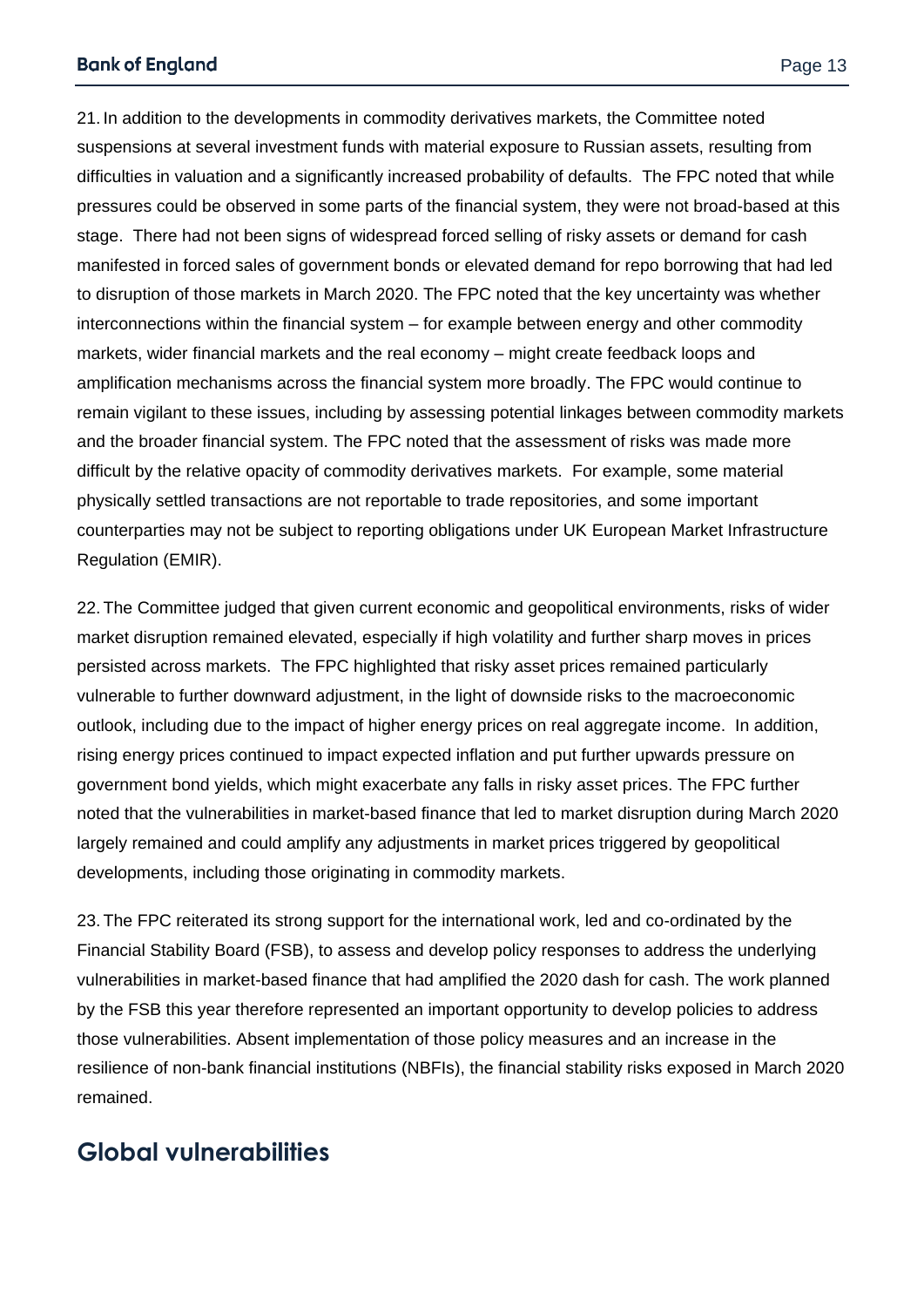#### **Bank of England**

24. The Committee discussed a range of international risks that could be relevant for UK financial stability. As discussed by the MPC at their March meeting, the global economic outlook had deteriorated significantly following Russia's invasion of Ukraine, and the associated material increase in the prices of energy and raw materials. The impact was likely to be especially felt in Europe where, for example, some countries were particularly reliant on Russian energy. Disruptions to global supply chains could also affect a wide range of countries given the significant role of Russia and Ukraine in the production of commodities including metals, wheat and other inputs to production processes.

25.Although risks remained, there had been little sign of financial market contagion to other emerging markets outside of Europe so far. Despite sharp falls in Russian equity prices and the value of the rouble, movements in equity prices and exchange rates in other major emerging market economies had been limited.

26. In addition to the risks associated with the Russian invasion of Ukraine, there remained a number of vulnerabilities in the global economy that could further amplify shocks. Overall, global debt vulnerabilities remained material. The FPC noted that the pandemic had represented a substantial shock to households and businesses in other countries, as in the UK. Restrictions to contain further Covid outbreaks, including in China given its zero-Covid policy, could further disrupt global supply chains and impact corporate earnings. Across advanced and emerging market economies corporate debt-to-GDP ratios had generally increased since the start of the pandemic. As the FPC had previously highlighted, long-standing vulnerabilities in the Chinese property sector had re-emerged, amidst high and rising debt levels in China and Hong Kong. Private non-financial debt as a share of GDP in China had risen by 50% over the past decade to 217%. The property market in China had slowed in recent months as a number of highly-leveraged property developers faced liquidity stresses. House prices had declined for the first time since 2015 and real estate investment had fallen by around a fifth compared to the first half of 2021. The real estate sector had been a significant contributor to growth in China over recent years, and was estimated to account for around a quarter of Chinese GDP.

27. Risks in leveraged loan markets globally remained high. Strong issuance in leveraged loan markets, particularly in the United States, had been accompanied in recent years by weakening loan documentation and rising leverage. Leverage in this market was at a record high globally, as was the share of new issuance that had few financial maintenance covenants (so-called 'covenant-lite' lending). Separately, in the euro area there were pockets of high public debt levels and interlinkages between banks and sovereigns.

28.Against the backdrop of a tightening in global financial conditions in recent months, and in light of recent events, a sharper increase in the financing costs facing households and businesses could pose risks given existing global debt vulnerabilities. Volatility in financial markets could be associated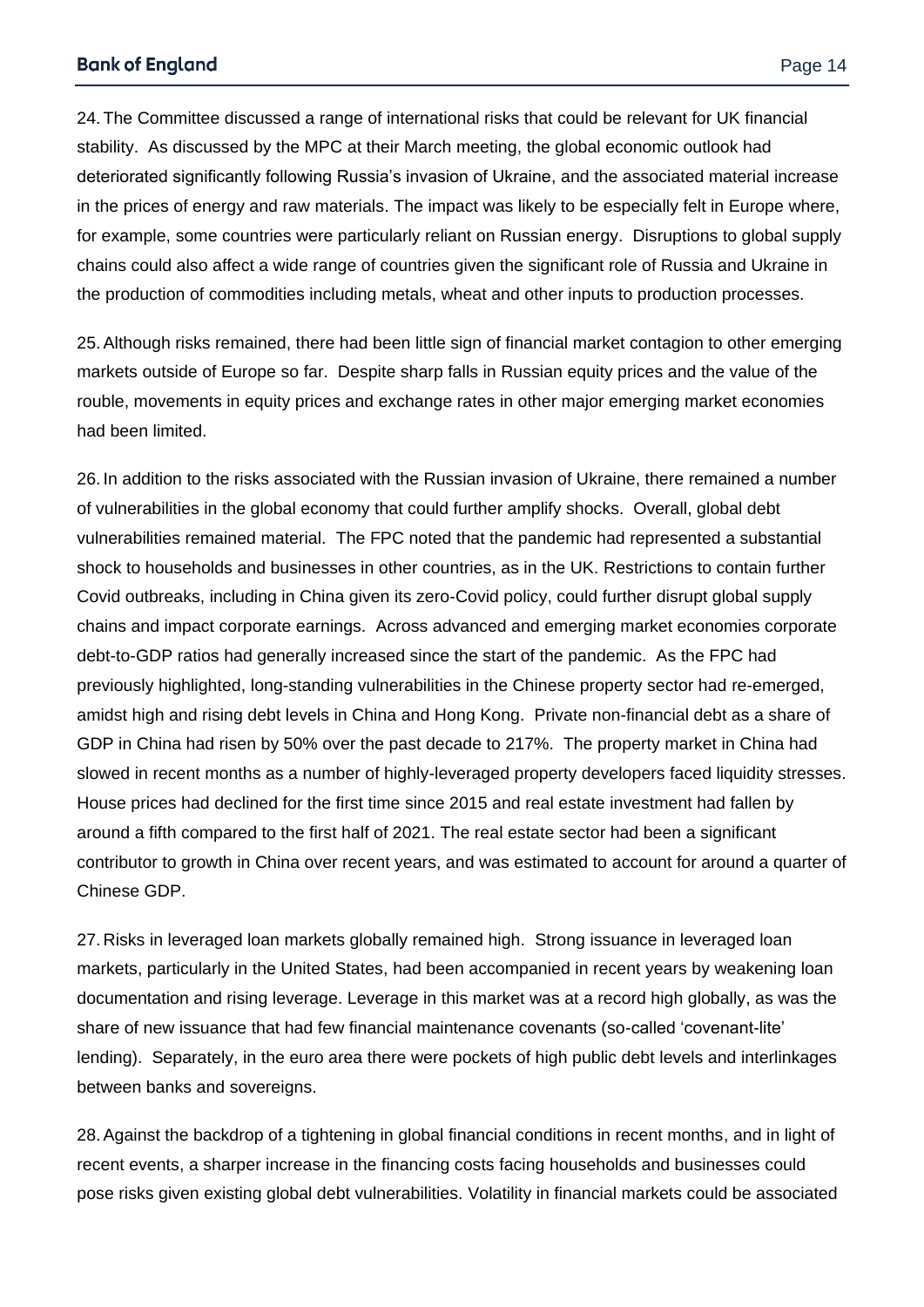with market dysfunction, and borrowers might find it harder to service their debt or face reduced credit availability. As set out in the October 2021 *Financial Stability in Focus (FSiF)*, companies in the US and the euro area appeared resilient to significant increases in interest rates, although recent increases in the prices of energy and a range of other goods would also affect their ability to service debt. Riskier borrowers, such as those taking on leveraged loans, might be particularly vulnerable. Some emerging market economies also remained vulnerable to capital outflows, despite improvements in current account positions and increases in foreign exchange reserves in many countries over the past decade.

29. Crystallisation of these global debt vulnerabilities could spill over to the UK through a number of channels. For example, a downturn abroad could lead to reduced demand for UK exports. Strong credit growth abroad could directly increase risks to the UK financial system via UK banks' foreign exposures. And tighter overseas credit conditions could affect UK businesses' ability to raise or roll over finance in both overseas and domestic markets.

## **Domestic vulnerabilities**

30.Although the global economic outlook had deteriorated significantly following Russia's invasion of Ukraine, at present, domestic resilience had not been materially affected.

#### **UK Corporate resilience**

31. The FPC noted that there had been little reported need by UK corporates for additional liquidity or widespread distress as a result of the impact of Omicron. Bank lending conditions to businesses in the UK had remained generally supportive and banks' risk appetites had largely returned to prepandemic levels.

32. The phased removal of government moratoria on winding-up was, as expected, leading to an increase in insolvencies. Cumulative insolvencies remained significantly below what might have been expected over the pandemic. But quarterly insolvencies had returned to pre-Covid levels in 2021 Q4 and were expected to rise further in 2022 following the planned removal of restrictions on creditor actions at end-March. The FPC would continue to monitor numbers of insolvencies on a quarterly basis.

33. The FPC observed that, in aggregate, net finance raised by UK corporates had declined sharply in 2021, following very strong borrowing and equity issuance in 2020. Corporates had made net repayments of around £8 billion in 2021, the highest annual total since 2010. The increase in corporate debt from 2019 Q4 to 2021 Q3 was now at £55 billion, representing a relatively modest increase of 4.1% on the debt stock. This had left the UK's corporate debt-to-GDP level at 61%, up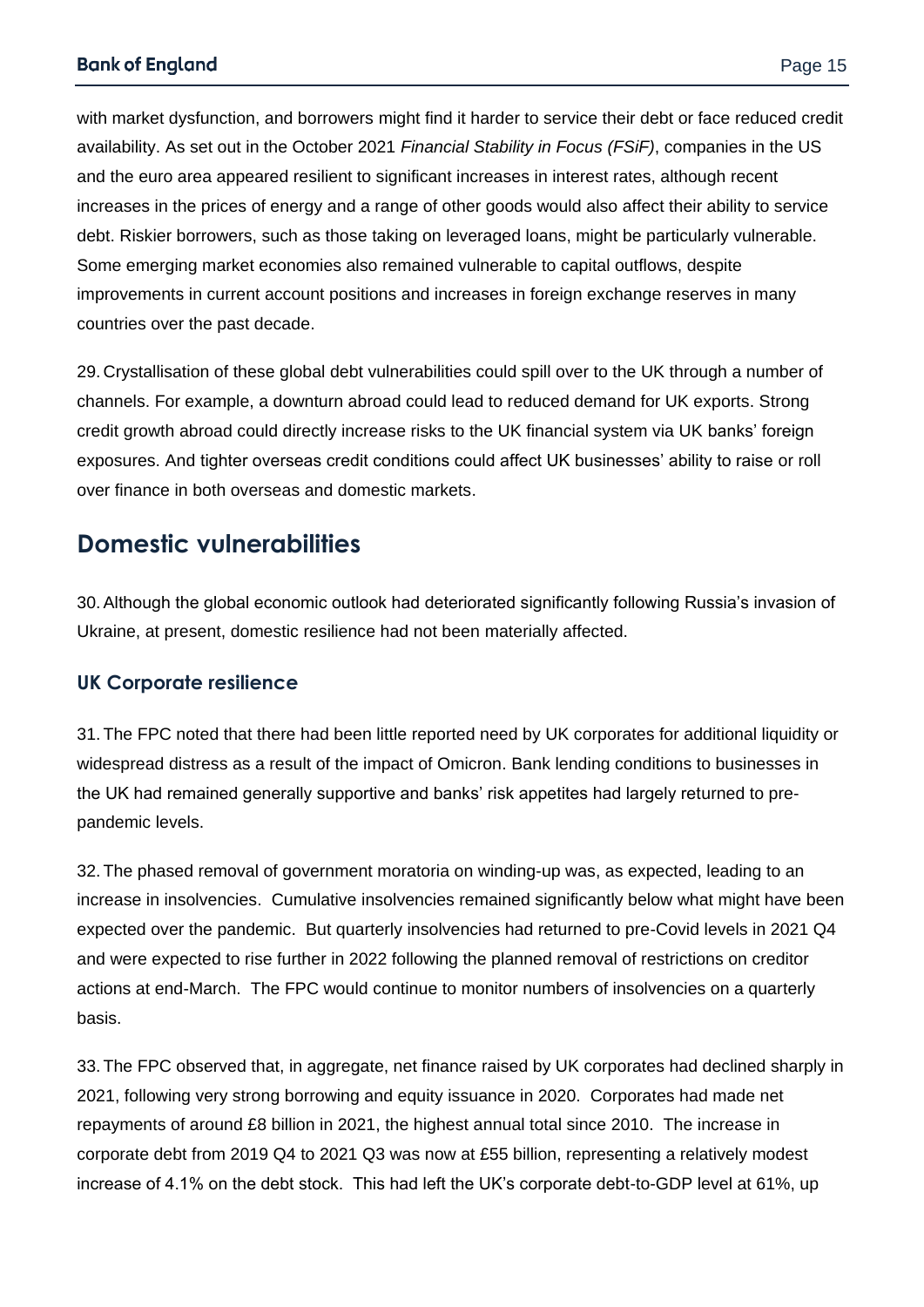marginally from its pre-pandemic level of 59%. The UK's corporate debt-to-earnings ratio was broadly similar to its pre-pandemic level at 327%.

34.Post the Russian invasion, uncertainty around the outlook had increased relative to Q4. Capital market conditions had worsened and the outlook for both corporate earnings and the cost of debt had deteriorated. Risks to UK and global activity were skewed to the downside. A reassessment of investor risk sentiment could push up funding spreads, and further inflationary shocks could also trigger a larger, faster and possibly more persistent increase in interest rates. Small and medium sized enterprises were more likely to face pressures. UK SMEs were more exposed to rising borrowing costs than larger corporates, and were more vulnerable than they were pre-Covid having been disproportionately impacted by the pandemic, and having increased their debt more than larger companies over that period. However, the vast majority of this new debt had been issued via government-backed schemes, which would limit risks to lenders. And most of these loans had low interest rates that were fixed for the duration of the loan, which would limit the burden on borrowers.

35. Despite this uncertainty, the FPC judged that debt servicing remained affordable for most UK businesses. For example, the share of large listed businesses with interest coverage ratios (ICRs) below 2.5 was broadly unchanged in 2020 at 29.1%, from 28.4% in 2019, and remained far below its historical high in 2001 of 59%. It would take large increases in borrowing costs or severe shocks to earnings to impair businesses' ability to service their debt in aggregate. Specifically, it would take a 400bps increase in borrowing costs to return the share of large businesses with an ICR below 2.5 to its historical maximum. And it would take a negative shock to earnings before interest and taxes (EBIT) of around 35% to return the share with an ICR below 2.5 to the level seen around the time of the Global Financial Crisis (GFC). However, the impact on corporate earnings would likely vary significantly by sector with companies in sectors most exposed to energy price rises likely to experience the largest shocks.

#### **UK Household resilience**

36. The FPC noted that an increase in the cost of living, partly due to rising energy and other import prices, would put increased pressure on household finances.

37. The rise in living costs was likely to affect household resilience across the income distribution, with a larger impact on lower income households that spend a greater share of their income on energy and other essential items. Although these price rises were unlikely to significantly affect the ability of mortgagors to make debt repayments, they would increase the pressure on household balance sheets, particularly if there was a larger than expected impact on growth.

38. The FPC noted that UK house price inflation, while still strong, had slowed from the high levels seen in 2021. This was likely to have been driven by the slowing down of Covid-related factors.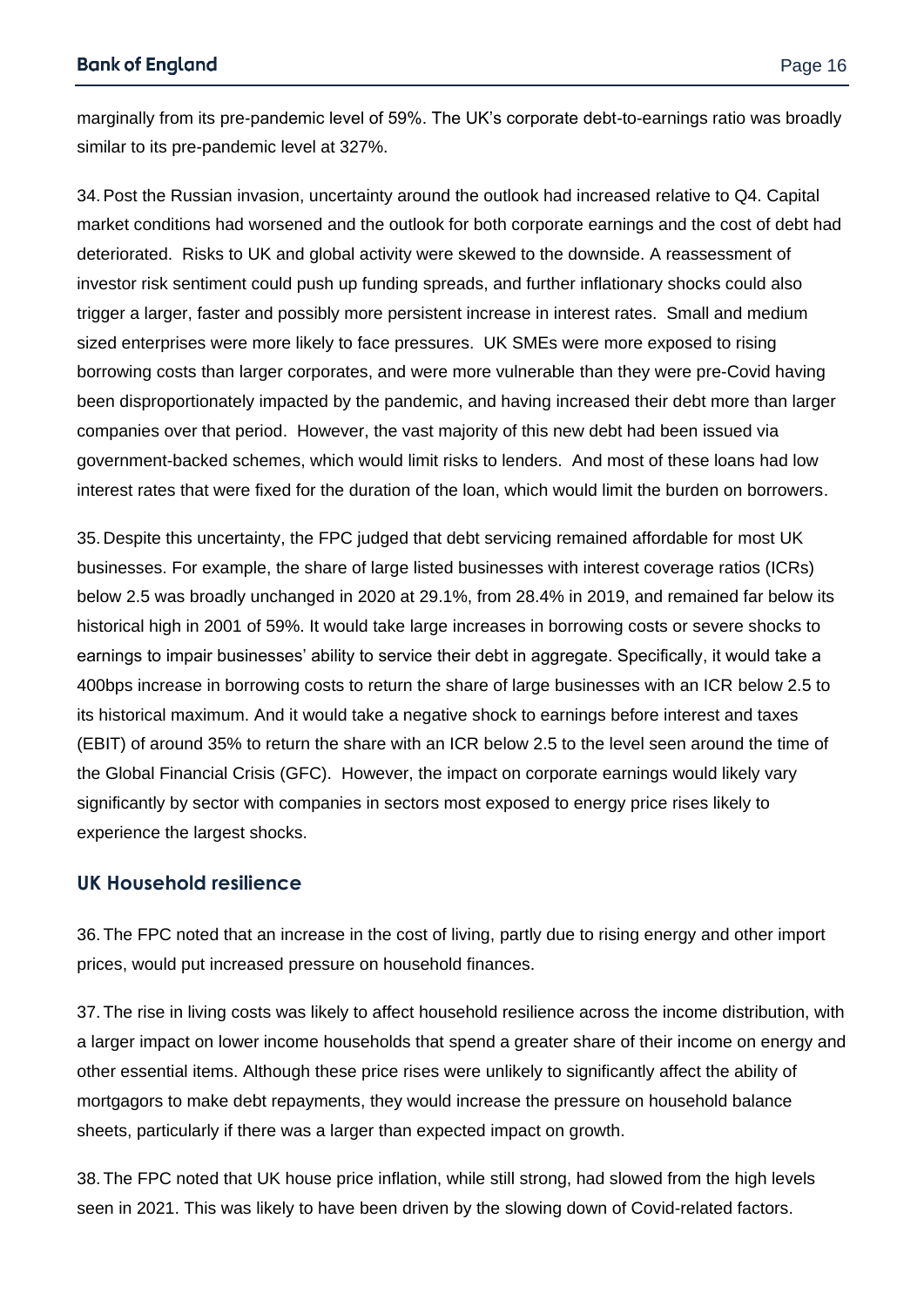Analysis of 'race for space' factors suggested these could have accounted for around half of the growth during 2020 and 2021.

39. The FPC noted that so far there had been little evidence of a deterioration in mortgage lending standards. Risky lending at high LTIs and LTVs had remained slightly below pre-Covid levels and mortgage market activity seemed to have returned to pre-pandemic levels. Aggregate household debt relative to income had remained broadly flat following slight increases earlier in the pandemic. Latest data from 2021 Q3 showed that the share of households with a mortgage debt-servicing ratio at or above 40% – a level beyond which households are typically much more likely to experience repayment difficulties – remained broadly in line with 2017–19 averages and significantly below levels seen just prior to the GFC.

#### **The resilience of the UK banking system**

40. The FPC discussed the resilience of the UK banking system, including its ability to withstand shocks and maintain credit supply.

41.While uncertainty over the economic outlook had increased, UK banks' capital and liquidity positions remained strong. Their aggregate Common Equity Tier 1 (CET1) ratio fell modestly in Q4 to 16.3%, from 16.5% in Q3. Banks' liquidity coverage ratios continued to comfortably exceed regulatory guidelines.

42. The FPC noted that UK banks' capital ratios were expected to continue to fall back towards prepandemic levels of around 14% over the coming quarters because of distributions to shareholders and a range of regulatory changes. For example, in early 2022, the treatment of software assets for regulatory capital had been updated, requiring all intangible software assets to be fully deducted from regulatory capital resources. And risk-weighted assets had changed including due to the implementation of hybrid models for mortgages. The impact of these regulatory changes had reduced the CET1 ratio as of 1 January 2022 to around 15%, but it was still higher than its pre-pandemic level of 14.8% in 2019 Q4.

43. UK banks' profitability had increased further in Q4, supported by further releases of credit provisions. Major UK banks' return on equity had increased from approximately 2% in 2020 to 8% in 2021, driven by a £4bn aggregate credit provision release. The FPC noted that banks had upgraded their profitability targets, in part driven by the rising interest rate environment and the positive impact on net interest income.

44. UK banks' commercial and retail lending risk appetites had continued to normalise from lowered levels during the pandemic as asset quality had remained stable, although the outlook remained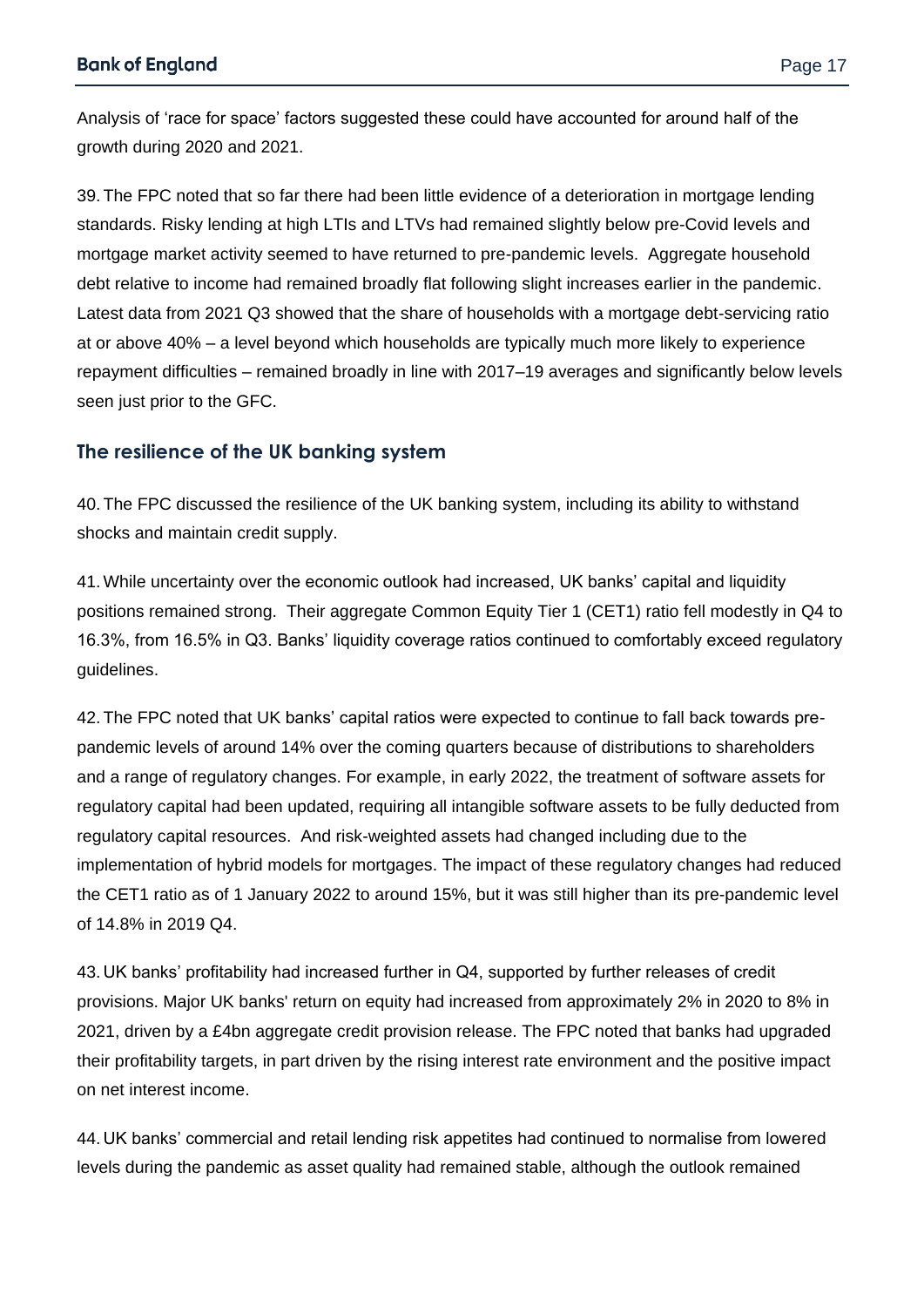uncertain. There were some early signs that some banks might be considering selectively reducing their lending appetite in some segments in response to recent events.

#### **The UK Countercyclical Capital Buffer (CCyB) rate**

45. The FPC judged that domestic vulnerabilities that could amplify economic shocks had not changed materially since Q4, and were around a standard level overall, as was the case just before the pandemic. The FPC reiterated that its policy was to vary the UK Countercyclical Capital Buffer ('CCyB') rate in line with system-wide risks to the UK banking sector and to set the UK CCyB rate in the region of 2% when those vulnerabilities were judged to be around a standard level. This approach aimed to ensure that the buffer was large enough to create capacity for banks to lend through downturns, while also absorbing losses.

46. The FPC judged that uncertainty around the economic outlook had increased significantly since Q4. Risks to economic activity were skewed to the downside, and increases in global energy and tradable goods prices were likely to push down on UK real aggregate income. The invasion of Ukraine by Russia had also led to volatility in global financial and commodity markets, and could further impact energy prices and market confidence. The FPC's role was to assess any impacts of these developments on UK financial stability and take action as appropriate. The UK financial system's direct linkages to Russia were limited but the FPC judged that UK financial stability could be affected by indirect channels. The FPC would continue to monitor developments closely and remained vigilant to any emerging financial stability risks.

47.Aggregate debt in the UK corporate sector was close to its pre-Covid level. Aggregate measures of household indebtedness also remained broadly flat. The FPC judged that risky asset prices remained vulnerable to further downwards adjustment, given downside risks to the macroeconomic outlook. Global debt vulnerabilities remained material.

48. Taking into account its discussion on the economy and the financial system, the FPC agreed that it was appropriate to maintain the UK CCyB rate at 1% in 2022 Q12. The Committee had stated in Q4 that if the UK economic recovery proceeded broadly in line with the MPC's central projections in the November MPR, and absent a material change in the outlook for UK financial stability, the FPC expected to increase the UK CCyB rate further to 2% in 2022 Q2. Any subsequent increase would not be expected to take effect until after the usual 12-month implementation period.

49. Noting that the uncertainty around the economic outlook had increased since Q4, the Committee agreed to continue to monitor the situation closely and stood ready to vary the UK CCyB rate – in either direction – in line with evolution of economic conditions, underlying vulnerabilities and the

2 **See [here](https://www.bankofengland.co.uk/financial-stability) for details of the FPC's approach to setting the CCyB and the CCyB core indicators.**

 $\overline{a}$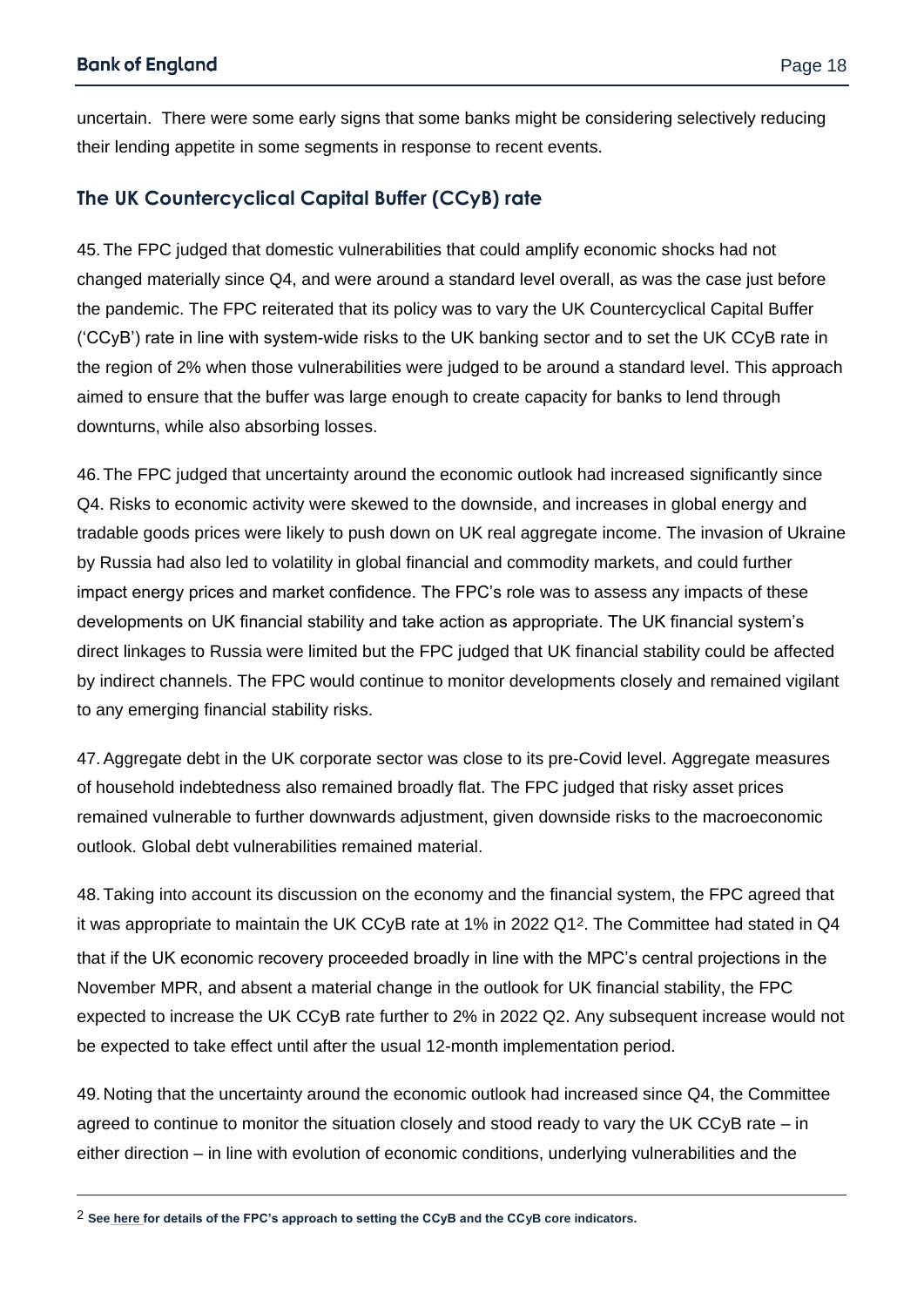overall risk environment. When taking its Q2 UK CCyB rate decision, the FPC would consider a full evaluation of the economic outlook, including the MPC's projections in the May 2022 *MPR*.

## **Annual Cyclical Scenario 2022**

50. The FPC and PRC use stress tests to assess bank balance sheets and the resilience of the UK banking system. By using stress tests to determine banks' ability to withstand an adverse scenario, the Bank aimed to ensure they would be able to continue to lend to households and businesses in bad times as well as good.

51. The FPC noted that the Bank was returning to its annual cyclical scenario (ACS) stress testing framework in 2022, following two years of Covid crisis-related stress testing. The Bank's 2022 ACS would test the resilience of the UK banking system to deep simultaneous recessions in the UK and global economies, large falls in asset prices and higher global interest rates, and a separate stress of misconduct costs. In light of the uncertainty related to the Russian invasion of Ukraine, and in order to help lenders focus on managing the ongoing financial markets disruption associated with the invasion, the FPC and the Prudential Regulation Committee (PRC) had decided to delay the launch of the 2022 ACS. The FPC and the PRC expected to announce a revised timeline, which accounted for this delay, during Q2 2022.

52. The FPC discussed the scenario for the 2022 ACS. The Committee noted that the stress applied under the 2022 ACS was not a forecast of macroeconomic and financial conditions in the UK or abroad resulting from the current geopolitical situation. It was not a set of events that was expected, or likely, to materialise. Rather, as per previous ACS scenarios, it was a coherent 'tail risk' scenario designed to be severe and broad enough to assess the resilience of UK banks to a range of adverse shocks.

53.While previous stress tests have incorporated the impact of higher interest rates in the UK, the 2022 ACS would for the first time test UK banks' resilience to higher global interest rates, in the face of a persistent series of inflationary cost shocks.

54. The 2022 ACS would also assess the ring-fenced subgroups of the existing participating banks on a standalone basis, where these differed materially from the group as a whole.

55.Banks would continue to be assessed on an International Financial Reporting Standards 9 (IFRS 9) transitional basis and the associated hurdle rate adjustment would continue to apply. Nevertheless, the FPC noted that at the beginning of a real stress under IFRS 9 there would be the potential for large capital drawdowns due to earlier provisioning, and thus risks to banks' resilience. The FPC observed that the Bank continued to consider its approach for an enduring treatment for IFRS 9 beyond the 2022 ACS, and intended during 2022 to engage with the ACS banks to investigate any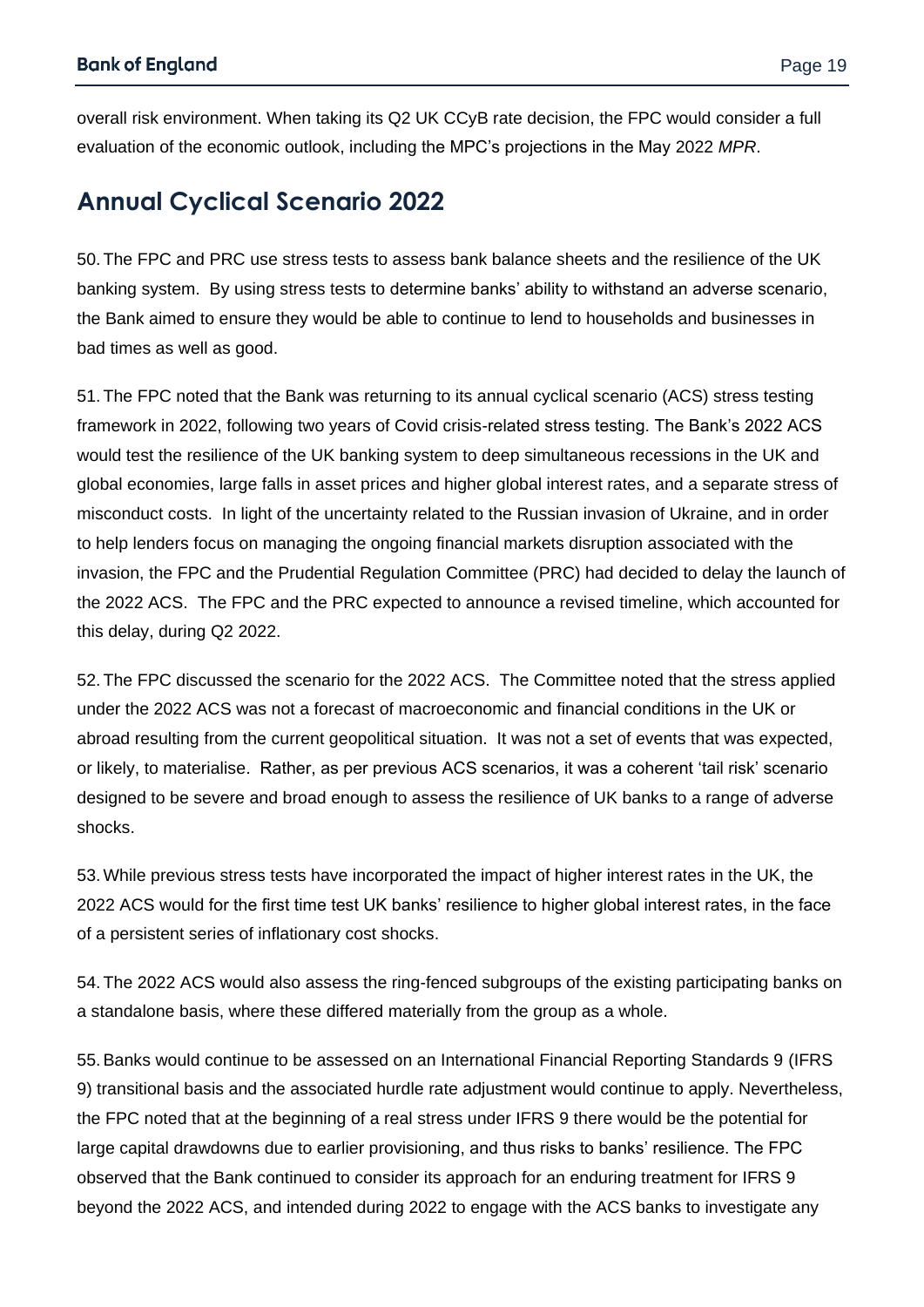$\overline{a}$ 

options they may have to factor the level of credit loss provisions required by IFRS 9 into their future planning.

## **Cryptoassets and Decentralised Finance**

56. The FPC noted that the underlying technologies behind cryptoassets and decentralised finance could bring a number of benefits, including lower transaction costs, higher payment system interoperability and more choice for users. These benefits could only be realised and innovation could only be sustainable if it was undertaken safely and accompanied by effective public policy frameworks that mitigated risks and maintained broader trust and integrity in the financial system.

57. The FPC discussed recent developments in cryptoasset markets. The market capitalisation of cryptoassets had grown fifteen fold between early 2020 and November 2021, peaking at \$2.9 trillion, and had fallen back to around \$1.7 trillion in February 2022, representing around 0.4% of global financial assets.

58.Since the start of the Russian invasion of Ukraine, there had been heightened activity in cryptoasset markets. The FPC noted that while cryptoassets were unlikely to provide a feasible way to circumvent sanctions at scale currently, the possibility of such behaviour would underscore the importance of ensuring innovation in cryptoassets was accompanied by effective public policy frameworks to mitigate risks to consumer protection, market integrity, money laundering and terrorist financing, and maintain broader trust and integrity in the financial system. The FPC welcomed the joint statement by UK financial regulation authorities regarding the application of sanctions to cryptoassets3.

59. The FPC continued to judge that direct risks to the stability of the UK financial system from cryptoassets and their associated markets and activities, including decentralised finance, were currently limited, reflecting their size and interconnectedness with the wider financial system. However, if the pace of growth seen in recent years continued, and as these assets became more interconnected with the wider financial system, cryptoassets would present a number of financial stability risks in the future, and close monitoring and continued regulatory policy development would be needed.

60. Risks to UK financial stability from cryptoassets and their associated markets and activities, including decentralised finance, could arise both through their links to the wider financial system and through their provision of equivalent services. As set out in the Q1 *FSiF*, the FPC was monitoring a number of channels through which risks to financial stability could arise from cryptoassets and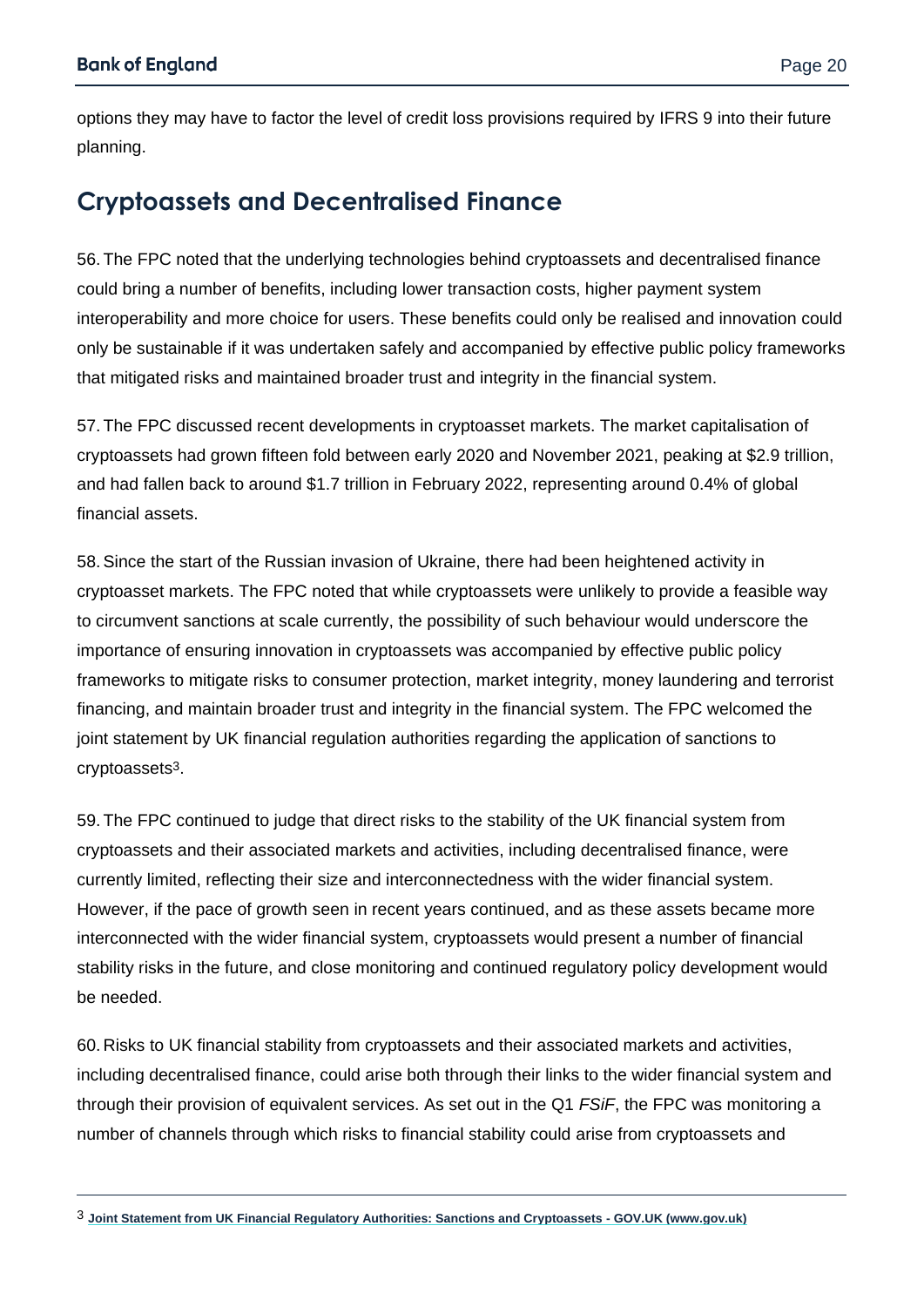decentralised finance. These included: risks to systemic financial institutions; risks to core financial markets, including through the use of leverage; risks to the ability to make payments; and the impact on real economy balance sheets. If any of these risks were to materialise, it could also reduce confidence in cryptoassets and the UK financial system more broadly.

61. To help monitor these risks, and given the currently significant data gaps in cryptoasset markets, the FPC would use a range of indicators. These would be reviewed and adapted as the cryptoasset ecosystem developed, and in order to capture its changing nature and interconnectedness with the UK and global financial system. International effort and co-operation would be essential to remediate data gaps and monitor risks building across jurisdictions.

62. Many of the financial stability risks posed by cryptoassets and their associated markets and activities, including decentralised finance, were similar to those managed by the existing regulatory framework in other parts of the financial system. In some cases, the existing regulatory framework could be used to manage the risks. In other cases, further development of the regulatory framework might be needed to reflect the differing nature of the underlying technology and its impact on business models or the system more generally.

63. The FPC considered that enhanced regulatory and law enforcement frameworks were needed, both domestically and at a global level, to address developments in these fast growing markets and activities in order to manage risks, to encourage sustainable innovation, and to maintain broader trust and integrity in the financial system.

64. The FPC judged that where crypto technology was performing an equivalent economic function to one performed in the traditional financial sector, this should take place within the existing regulatory arrangements, and that the regulatory perimeter should be adapted as necessary to ensure an equivalent regulatory outcome. This would likely require the expansion of the role of existing macro and microprudential, conduct, and market integrity regulators, and close co-ordination amongst them. The FPC would, where necessary, make Recommendations to HM Treasury regarding gaps in the regulatory perimeter consistent with its statutory responsibilities; decisions on adapting the regulatory perimeter would be for the Government to take.

65. The FPC supported international work on these issues, including that of the Financial Stability Board (FSB) in its role coordinating the international approach to unbacked cryptoassets. CPMI-IOSCO had already set out in October 2020 that systemically important stablecoin arrangements that performed systemically important payment system functions should meet the existing Principles for Financial Market Infrastructures (PFMIs) and were consulting on how the PFMIs applied to such stablecoin arrangements. Work was also under way internationally to clarify the treatment of cryptoassets under the prudential regime for banks.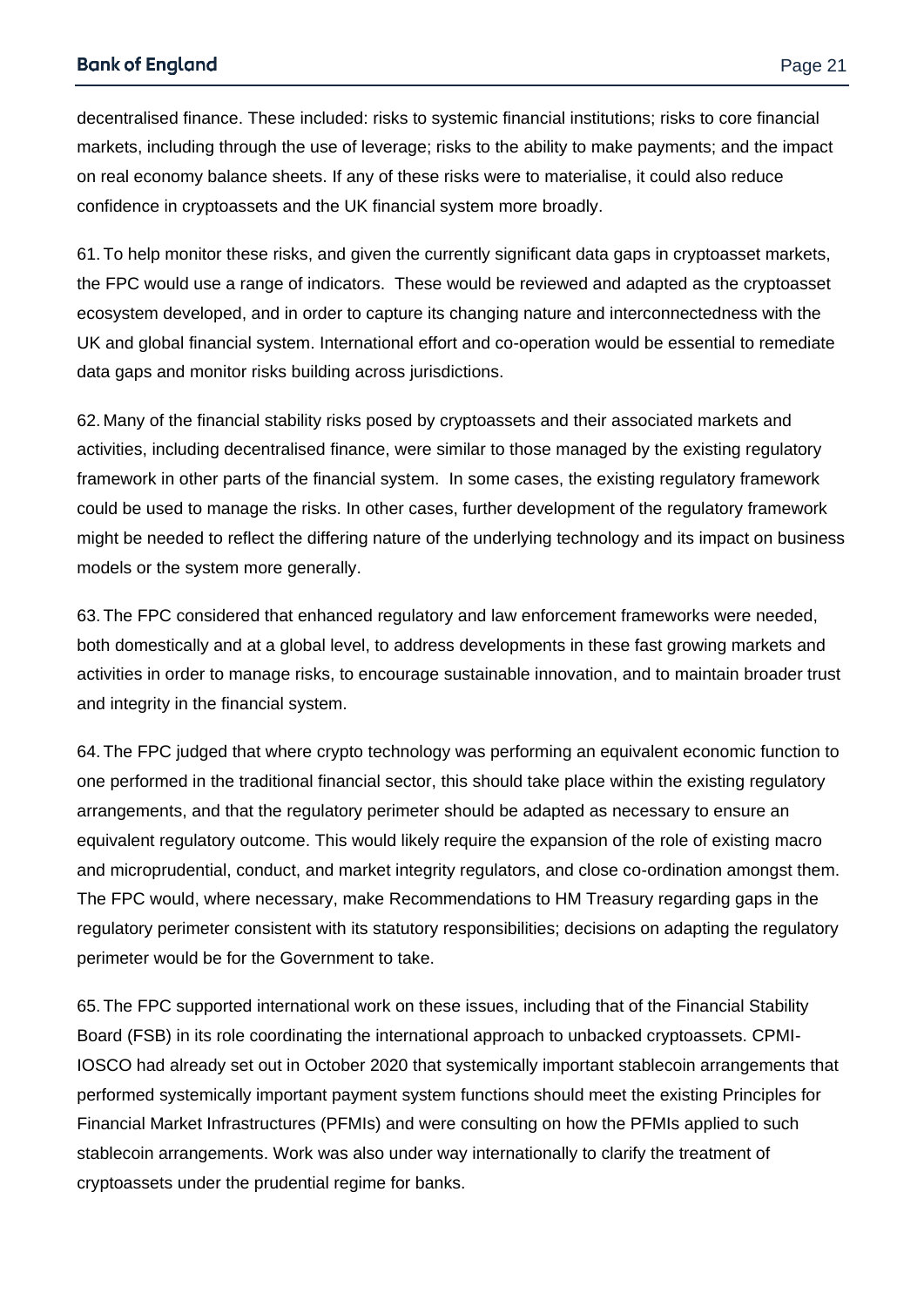66. Domestically, the FPC was supportive of the work of the HM Treasury-FCA-Bank Cryptoasset Taskforce on assessing the regulatory approach to unbacked cryptoassets and their associated markets and activities in order to shape developments in this space and support safe innovation. The FPC also welcomed the Dear CEO letter issued by the PRA reminding banks of their obligations with respect to cryptoasset exposures, and the FCA statement reminding firms of existing obligations when interacting with or exposed to cryptoassets. Such actions were important given the pace of growth in this area.

67. The FPC would continue to pay close attention to developments in this area and would thereby seek to ensure that the UK financial system was resilient to systemic risks that may arise from cryptoassets, and associated markets and services. The FPC considered that financial institutions should take an especially cautious and prudent approach to any adoption of these assets.

## **Systemic stablecoins**

68.Stablecoins are digital tokens that claim to maintain a stable value, primarily in relation to existing national currencies. They have the potential to be attractive to users and to become widely used as a form of payment. The FPC judged that in order to maintain public confidence in money used for payments and support potential innovation, the regulatory framework needed to be adapted to ensure that providers of systemic stablecoins enabled users to redeem their money when they wanted to, and at face value, as they were able to do with existing widely used private money that was in circulation in the UK.

69. In the Record of its December 2019 meeting, the FPC had set out its second expectation that stablecoins that were used in systemic payment systems ("systemic stablecoins") as money-like instruments should meet standards equivalent to those expected of commercial bank money in relation to stability of value, robustness of legal claim and the ability to redeem at par in fiat.

70. The FPC noted HM Treasury's proposal for a regulatory regime for stablecoins, including bringing systemic stablecoins into the Bank's regulatory remit<sup>4</sup>. The proposal, which would require legislation, would allow for a non-bank regulatory regime for stablecoins, but would not include a resolution regime or a deposit guarantee scheme. Systemic (non-bank) stablecoins that failed would instead be subject to a modified insolvency regime.

71. The FPC noted that the Bank would publish a summary of responses to its Discussion Paper (DP) <sup>5</sup> on [new forms of digital money](https://www.bankofengland.co.uk/paper/2021/new-forms-of-digital-money) on the same day as the Record of its meeting. As the Bank had set

5 **<https://www.bankofengland.co.uk/paper/2021/new-forms-of-digital-money>**

 $\overline{a}$ 

<sup>4</sup> **[https://www.gov.uk/government/consultations/uk-regulatory-approach-to-cryptoassets-and-stablecoins-consultation-and-call](https://www.gov.uk/government/consultations/uk-regulatory-approach-to-cryptoassets-and-stablecoins-consultation-and-call-for-evidence)[for-evidence](https://www.gov.uk/government/consultations/uk-regulatory-approach-to-cryptoassets-and-stablecoins-consultation-and-call-for-evidence)**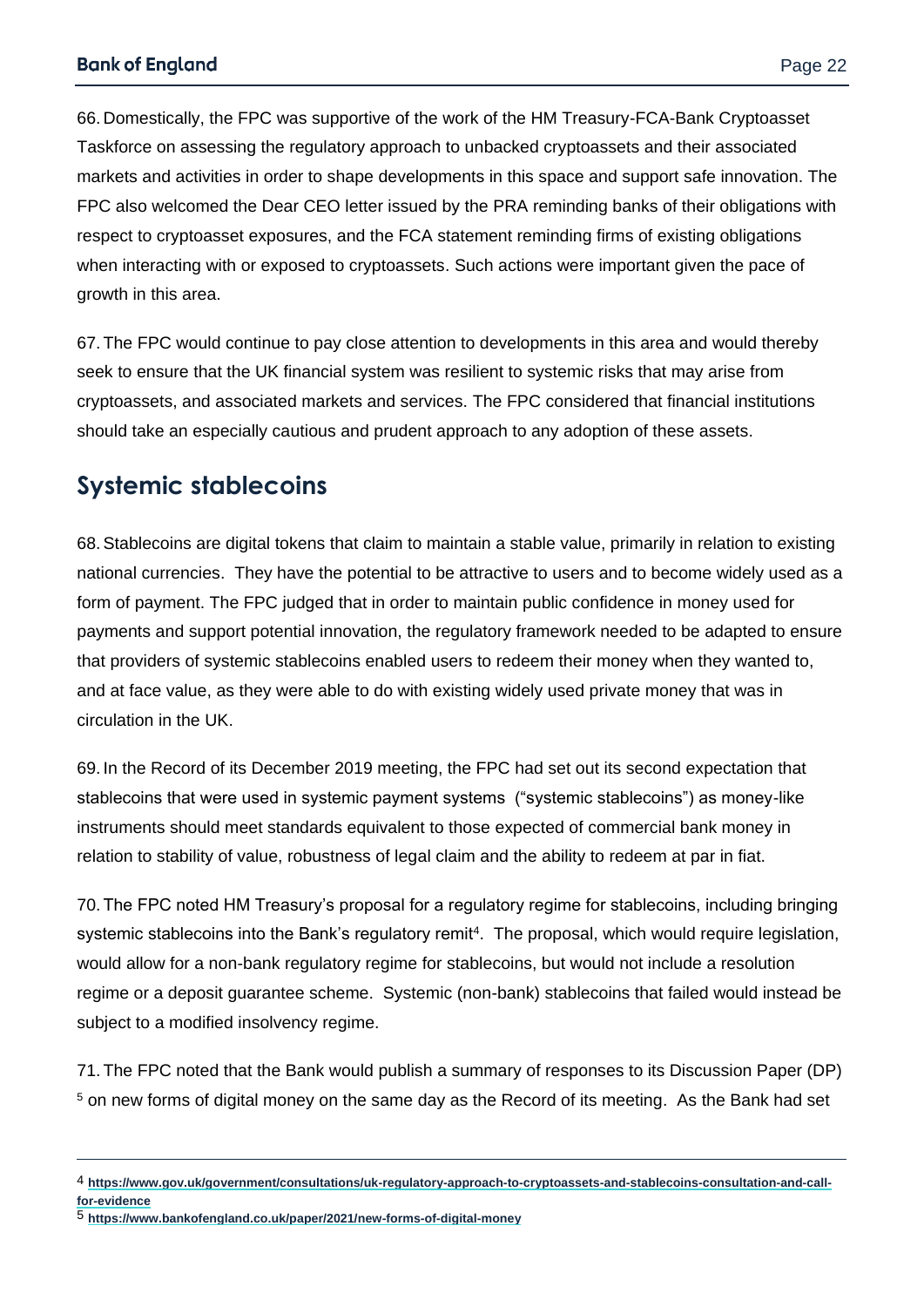out in its DP, one important protection for commercial bank money was the backstop, consisting of the resolution regime and the Financial Services Compensation Scheme (FSCS) deposit guarantee scheme, which ensured that depositors were compensated up to £85,000 if a bank failed, that there was continuity of critical economic functions for systemic banks and that financial stability was supported.

72. The Bank was considering the possible regulatory models for systemic stablecoins in light of responses to the DP. The FPC noted that one regulatory model was for stablecoins to be issued by banks as tokenised deposits, in which case the same protections as for bank depositors could be applied, including the backstop. Taking into consideration HMT's proposed regulatory regime, the FPC also considered how a non-bank stablecoin could meet its expectations in the absence of a backstop to compensate depositors in the event of failure, given that the backstop arrangements for banks were not available for non-banks.

73. The FPC considered that, in the absence of a resolution regime or deposit guarantee scheme, regulatory safeguards would be needed for a non-bank systemic stablecoin if the FPC's expectation were to be met. Regulation would need to ensure that coinholders' funds could be fully returned to them in the event the stablecoin fails.

74. The coin issuance would need to be fully backed with high quality and liquid assets, and capital requirements would need to be applied to mitigate financial risks. This could be achieved via regulatory requirements and supervisory measures that reflected both the requirements for uninsured bank deposits and risks that could be specific to stablecoins.

75. In addition, the regulatory regime would need to mitigate operational risks (such as fraud or technological failure). These risks could result in a shortfall of backing assets relative to the coins in issuance, or prevent funds from being returned to coinholders. The backing assets would need to be protected from the failure of the issuer or other significant parts of the stablecoin arrangement (e.g. wallets or custodians of backing assets), and funds would need to be paid out rapidly and fully to coinholders. Regulation would also need to ensure that there is a robust legal claim for redemption of coinholder funds.

76.On balance the FPC judged that, at this stage, a systemic stablecoin issued by a non-bank without a resolution regime and/or deposit guarantee scheme, could meet its expectations, provided the Bank applied a regulatory framework that was designed to mitigate the risks to financial stability.

77. It was likely some non-systemic stablecoin issuers would adopt a model in which coins were backed with deposits at a commercial bank, which was the model currently used by most e-money providers in the UK.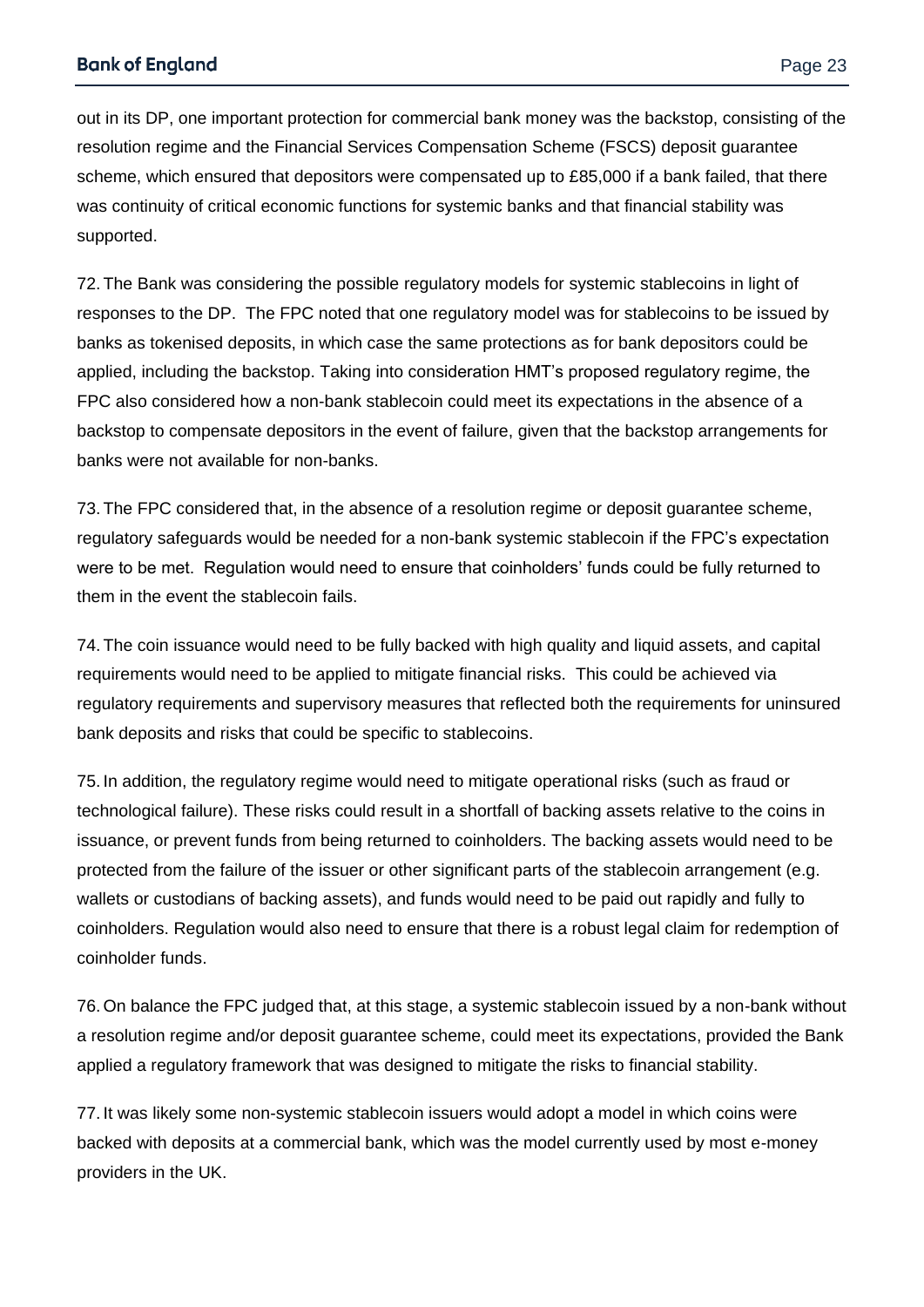78.But, as noted in the Bank's DP, there are some significant disadvantages with this model when applied to systemic stablecoins, and the model posed significant financial stability risks if pursued at scale. A run on a stablecoin would cause it to withdraw funds from the safeguarding bank, potentially causing it to liquidate assets and transmitting a liquidity shock across systemically important firms. This kind of symbiotic relationship, known as 'tiering', could result in higher financial stability risks due to the interconnectedness between systemically important firms.

79. The FPC judged that a systemic stablecoin that is backed by a deposit with a commercial bank would introduce undesirable financial stability risks.

80. Further work was needed to assess the broader implications of systemic stablecoin regulatory models, including for the Bank's own balance sheet and for monetary stability. The Bank and the FCA intended to carry out further work on the regulatory framework for stablecoins, and subject to the outcome of HM Treasury's consultation, the Bank intended to consult on its proposed regulatory model for systemic stablecoins and systemic wallets in 2023.

## **The FPC's mortgage market Recommendations**

81. In 2021 Q4, the FPC had discussed its two Recommendations relating to the owner-occupier segment of the mortgage market and announced that it would consult on withdrawing its affordability test Recommendation<sup>6</sup> in the first half of 2022.

82.Subsequently, following a discussion of the strategy for, and substance of, the FPC's consultation, the FPC agreed the contents of the Consultation Paper by written procedure on 17 February 2022. The Consultation Paper was published on 28 February.

## **IMF Financial Sector Assessment Program (FSAP)**

83. The FPC welcomed and supported the IMF's 2021 Financial Sector Assessment Program (FSAP) that noted that the UK financial system benefited from a robust financial stability framework, including a proactive macroprudential stance. The report also acknowledged the many actions taken to increase the resilience of the financial system since the last FSAP in 2016.

84. In terms of recommendations, the report highlighted, amongst other things, the importance of work to address NBFI-related vulnerabilities and noted that success in this area relied on international cooperation.

 $\overline{a}$ 

<sup>6</sup> **[Financial Policy Summary and Record -](https://www.bankofengland.co.uk/financial-policy-summary-and-record/2021/december-2021) December 2021 | Bank of England**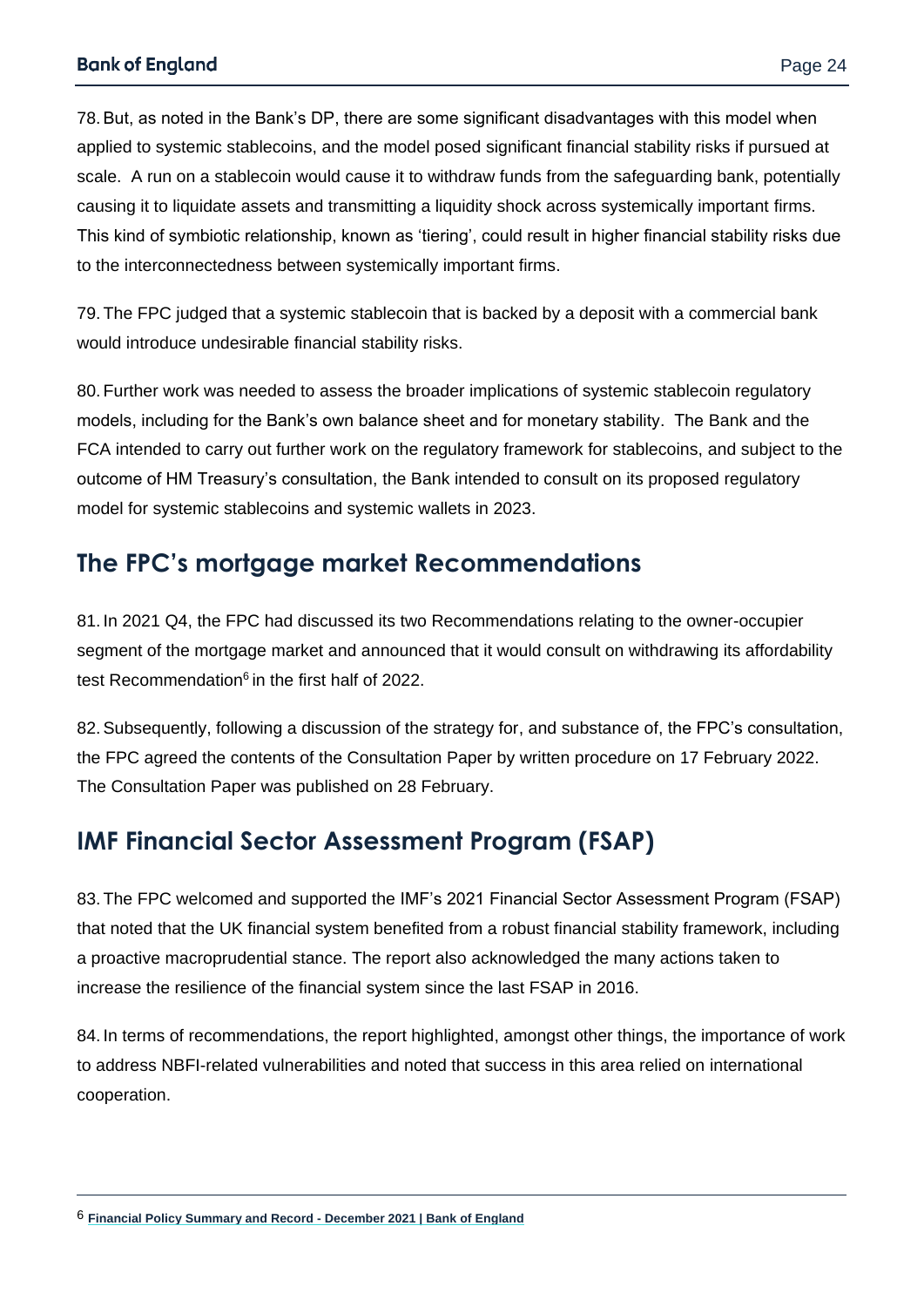85. The FPC noted the findings of the IMF FSAP. It would consider the recommendations and be kept informed on the implementation of the recommendations by the UK authorities.

## **Libor transition**

86. The FPC welcomed the smooth transition of sterling markets through the cessation of GBP panel bank Libor at the end of 2021, which reflected sustained and constructive engagement over a number of years between the UK authorities and the private sector. The Committee noted that the stock of legacy GBP Libor exposures had been managed through the successful completion of CCP conversion events of outstanding cleared derivatives, the implementation of the ISDA Fallbacks, active transition of contracts by renegotiation, and publication of synthetic versions of GBP Libor.

87. The FPC continued to support the view that synthetic versions of Libor were a temporary solution, and that active transition of legacy contracts provided the best route to certainty for parties to contracts referencing Libor.

88. The FPC emphasised that supervised firms should by, 1 January 2022, have ceased new use of continuing USD Libor benchmarks, with limited exceptions.

89. The FPC noted ongoing progress in the adoption of the Secured Overnight Financing Rate (SOFR) across US dollar markets, ahead of USD Libor panel cessation at end-June 2023. The Committee re-iterated its view that SOFR-based rates provided more robust alternatives than recently created US credit sensitive rates, and that it considered these latter rates to have the potential to reintroduce many of the financial stability risks associated with Libor.

#### **Previously redacted Record text on Libor transition**

90. In June/July 2019, the Committee discussed the risks to financial stability posed by the continued reliance on Libor beyond end-2021. This discussion included the potential for legislation to play a role in mitigating risks from a stock of 'tough legacy' contracts that had no or inappropriate alternatives and no realistic ability to be renegotiated or amended by end-2021. At that stage, the FPC had considered that it was against the public interest to publish its discussion, because it could precipitate the financial stability risks authorities were seeking to mitigate by raising expectations for a broader legislative solution going beyond this narrow range of contracts. The publication of the discussion was deferred under Section 9U of the Bank of England Act 1998.

91. The Committee reviewed whether to publish or keep redacted the June/July 2019 discussion on three occasions: October 2019, August 2020 and July 2021. On each of those occasions the Committee agreed that it remained against the public interest to publish its discussion of potential legislative solutions in the Record of its meeting, and decided to continue to defer publication. In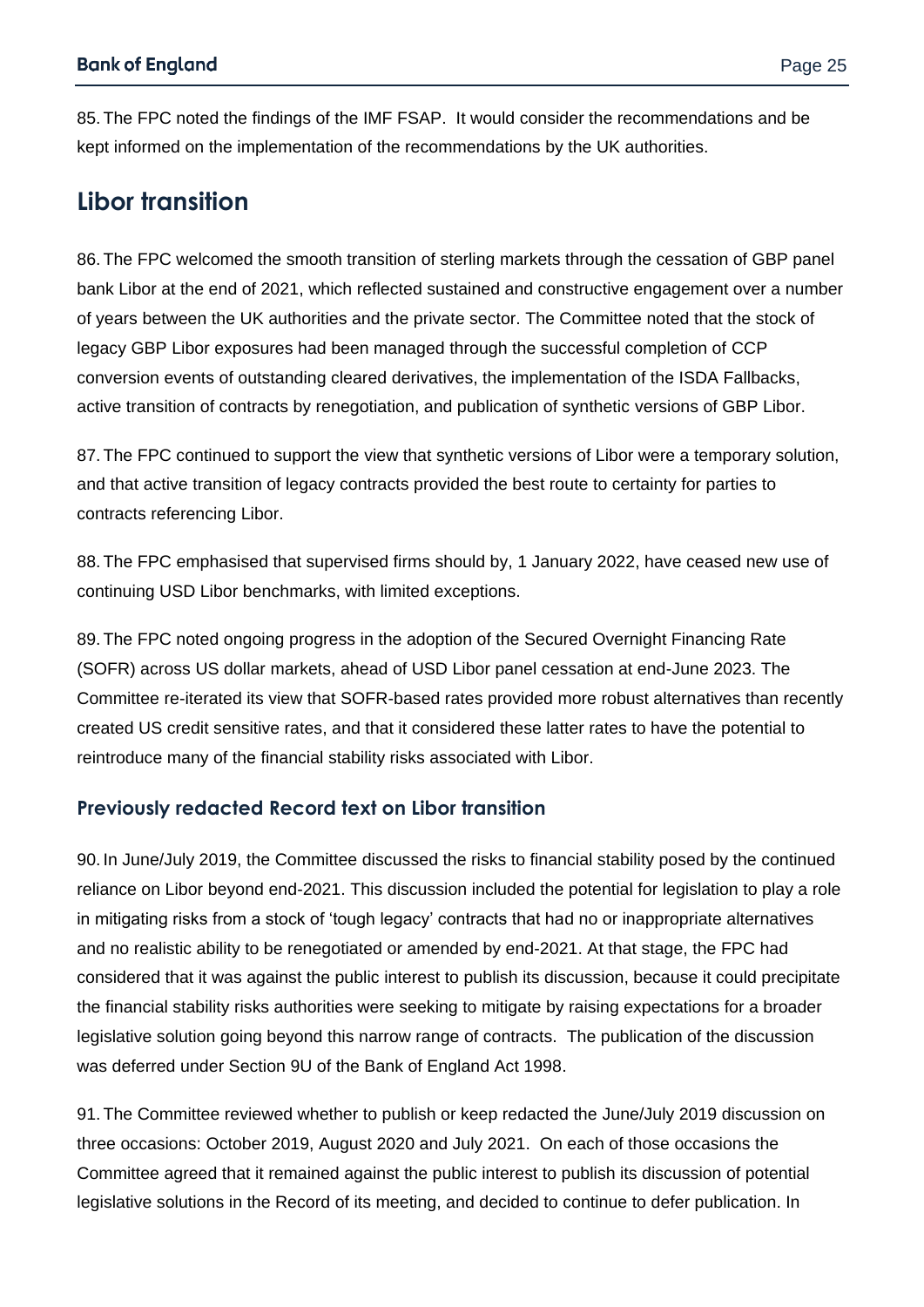August 2020, although firm proposals by the UK government for a legislative solution for the legacy stock of contracts had entered the public domain, the Committee agreed it remained against the public interest to publish given that other jurisdictions had not yet made public how they intended to approach the cessation of Libor under their domestic legal regimes. In July 2021, although there had been material developments in legislative solutions in the UK, EU and US, there were still a number of further legislative steps under discussion in various jurisdictions. The Committee therefore agreed that it would review again in 2022 Q1, once the key transition milestones at the end of 2021 had passed, or sooner if there are further material developments in proposed legislative solutions for the stock of legacy contracts.

92.At its meeting on 9 March 2022, the Committee agreed that it was no longer in the public interest to defer publication. On 31 December 2021, publication of 24 Libor settings ended permanently, and the six most widely used sterling and Japanese yen settings were published on a synthetic basis under a changed methodology from 4 January 2022. It is estimated that less than 2% of pre-2022 legacy GBP Libor exposures have had to utilise the temporary synthetic GBP Libor rates. In the US, although legislation had not yet been passed at the federal level, the proposed scope of this legislation was fully in the public domain. In the EU, statutory replacement rates for certain Swiss franc settings had been designated and further plans for certain sterling and Japanese yen Libor settings were in the public domain. The Committee agreed that publishing the Record of its discussion on legislative solutions was unlikely to significantly impact the transition of 'tough' legacy contracts or existing USD Libor transition programmes and thus pose a risk to financial stability. The Records of its meetings in July 2021, August 2020, October 2019 and June/July 2019 would be updated to include the previously deferred text at the same time as the Record of this meeting was published. That text would be included in Annex 2 of this Record.

## **Cyber stress test**

93. The FPC noted that the exploratory cyber stress test planned for 2022 would be used to explore firms' capabilities and the potential financial stability impact in a hypothetical scenario. The FPC expected that the findings of the stress test would be used by the Committee, supervisors and firms to understand and enhance response and recovery capabilities.

94. The FPC agreed with the scenario noting it would shed light on the potential financial stability impact of a data integrity disruption to retail payments. The Committee expected to report on thematic insights from this test in due course.

95. The FPC also noted that cyber stress testing was complementary to other ongoing work on threatled penetration testing (CBEST), sector cyber simulation exercises (SIMEX), and industry exercises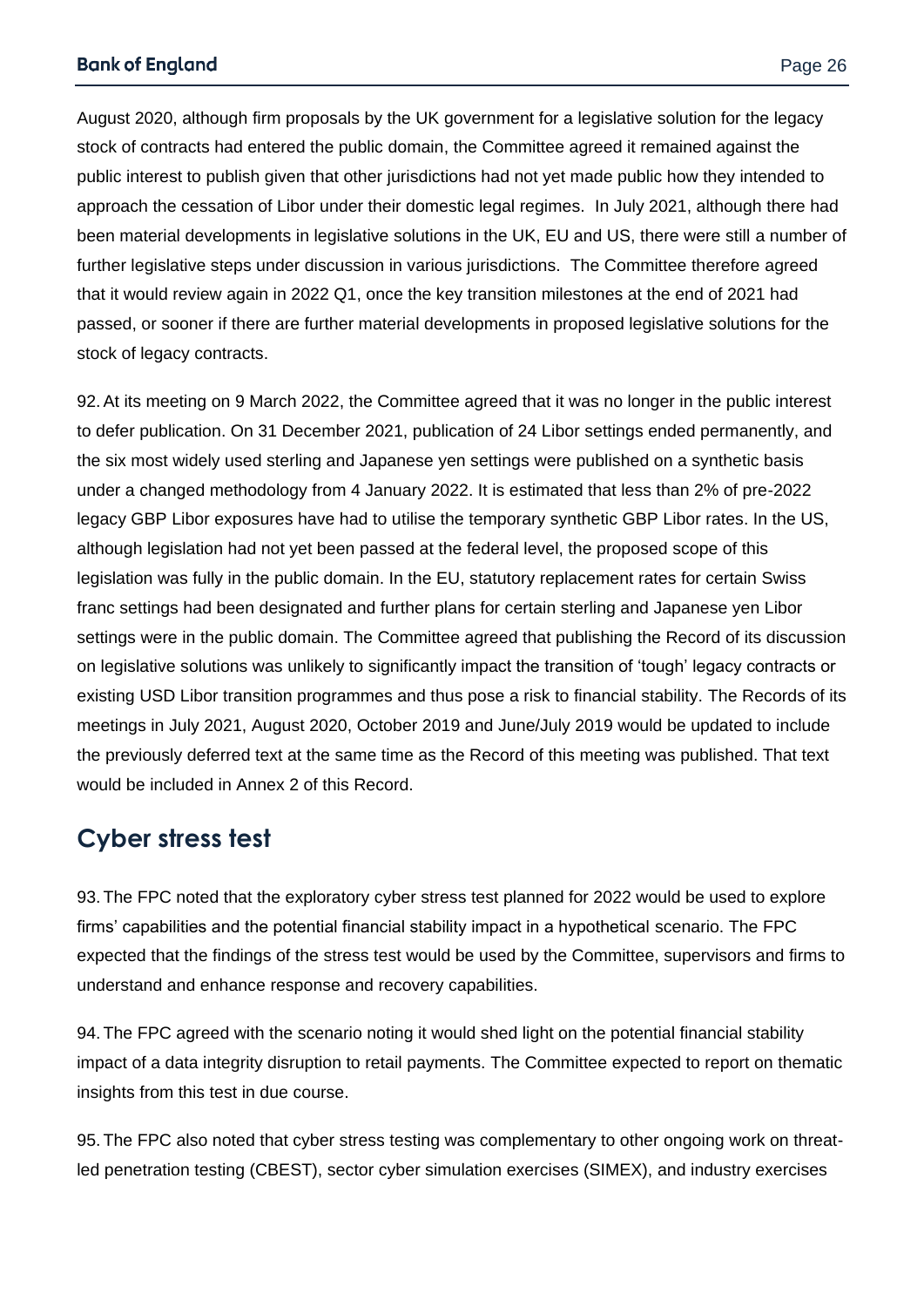and engagement, which formed part of the Bank and PRA's overall toolkit to assess the cyber resilience of firms.

## **Critical third parties (CTPs) including cloud service providers (CSPs)**

96. The FPC had previously noted the increasing reliance by the financial system on CTPs, including CSPs.

97. The FPC recognised the potential benefits for individual firms, including financial market infrastructures (FMIs), of using cloud services (provided they configured and oversaw them properly), for example through better operational resilience than their on-site information communications technology (ICT) infrastructure. Outdated, on-site ICT systems could pose significant cyber and other operational risks for firms.

98. However, the increasing criticality of the services that CTPs provided to UK financial firms, and the fact that the provision of these services was often concentrated in a small number of third parties, which were very difficult to substitute, posed a threat to UK financial stability in the absence of greater direct regulatory oversight of the services they provide.

99. Regulated firms currently had, and would continue to have, primary responsibility for managing the risks stemming from their outsourcing and other third party dependencies. However, additional policy measures, some requiring legislative change, were likely to be needed to mitigate the financial stability risks stemming from concentration in the provision of some third party services to UK firms. The FPC had set out what those measures should include in its 2021 Q3 Record.

100. The FPC continued to welcome the engagement between the Bank, FCA and HMT on how to tackle these risks and the Bank's ongoing engagement with HM Treasury on the necessary legislative changes. The FPC supported the intention of the Bank, PRA and FCA to publish a joint Discussion Paper in 2022 in order to facilitate effective engagement with industry on measures to manage systemic risks posed by CTPs.

## **Climate BES**

101. The FPC supported the Bank's decision to proceed with a second round of the Climate Biennial Exploratory Scenario (CBES) exercise in February 2022, which would focus on further exploring major UK banks' and insurers' prospective responses to the crystallisation of climate risks. The FPC noted that the Bank expected to publish results from the Climate BES in May 2022.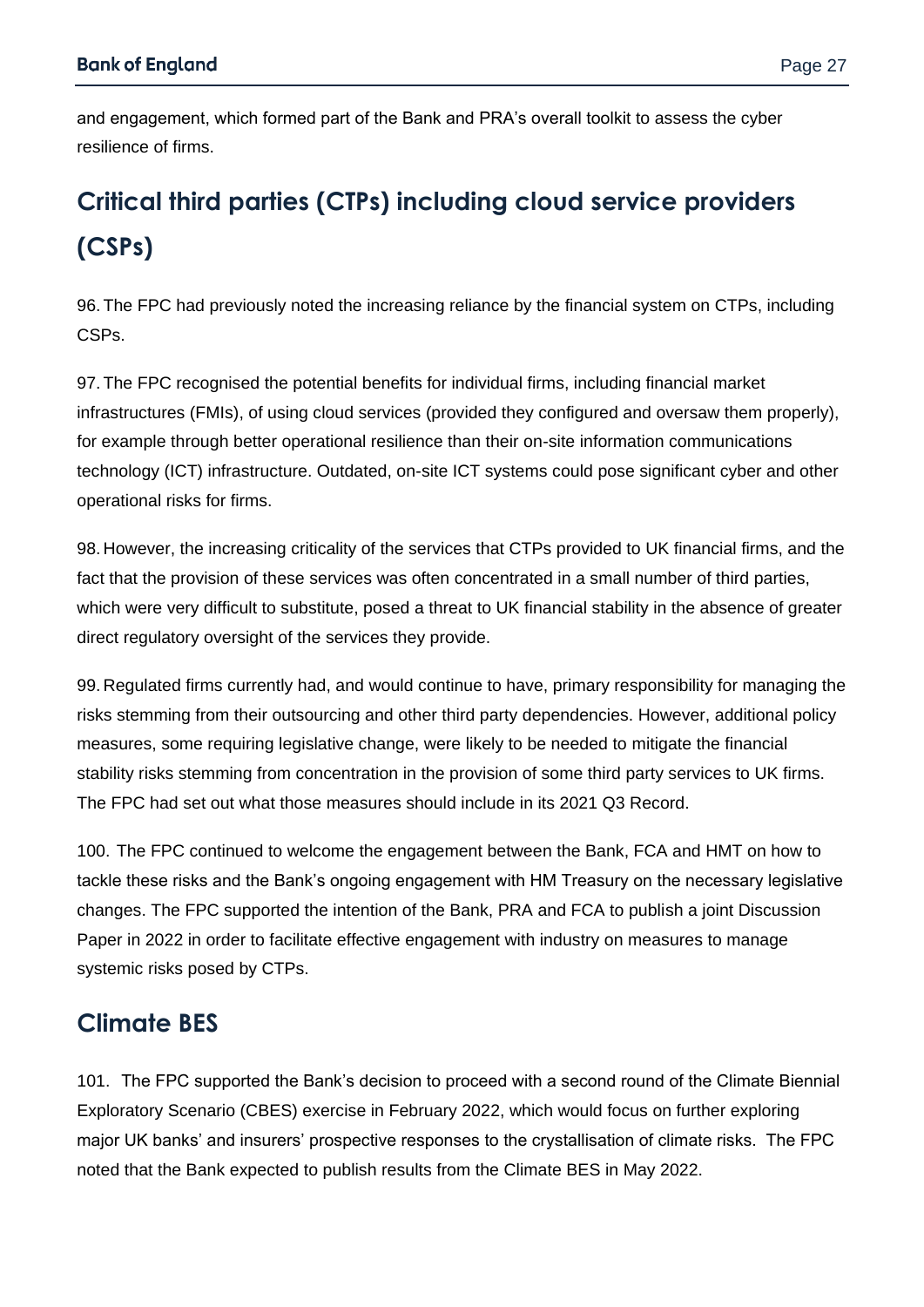$\overline{a}$ 

The following members of the Committee were present:

Andrew Bailey, Governor Colette Bowe Sarah Breeden Ben Broadbent Jon Cunliffe Jon Hall Anil Kashyap Dave Ramsden Nikhil Rathi7 Elisabeth Stheeman Carolyn Wilkins Sam Woods Charles Roxburgh attended as the Treasury member in a non-voting capacity.

In accordance with the relevant provisions of the Bank of England Act 1998, Jon Hall had notified the Committee of his shareholding at Guardtime (a blockchain based information security provider). It was agreed that he would recuse himself from discussions on cryptoassets and stablecoins, and that he would not receive the related papers.

Under the same provisions, Carolyn Wilkins had notified the Committee of her Non-Executive Directorship of Intact Financial Corporation (including holding company of Royal Sun Alliance Group). It was agreed that she would recuse herself from discussions on insurance firms, which for this round included the Climate BES, and that she would not receive the related papers.

Andrew Bailey and the rest of the Committee recorded their thanks to Charles Roxburgh for his service to the Financial Policy Committee.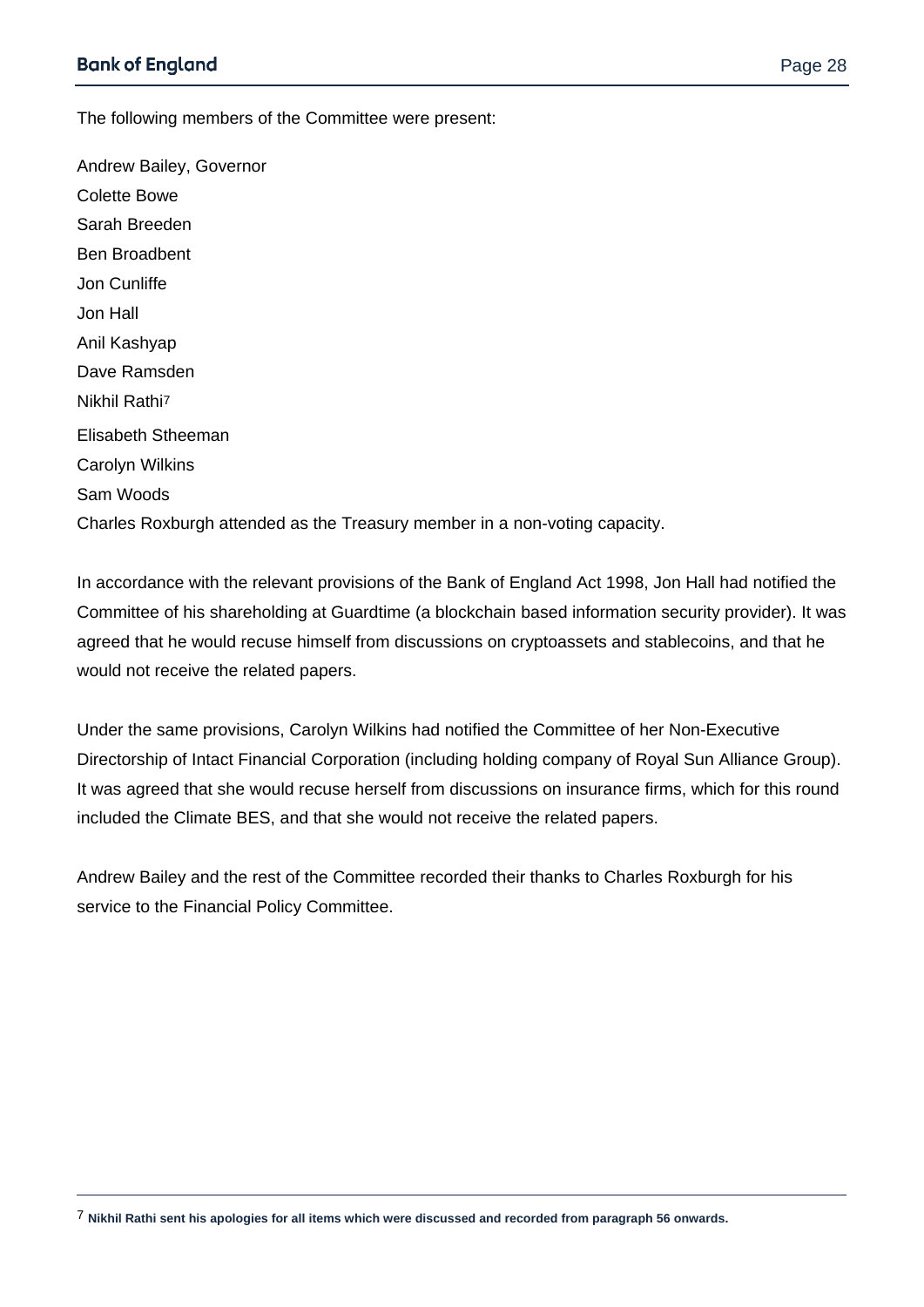# **Annex: Financial Policy Committee policy decisions**

## **ANNEX 1: Outstanding FPC Recommendations and Directions (as at the date of the FPC's meetings on 9 and 18 March 2022)**

The FPC has no Recommendations or Directions that have not already been implemented.

#### **Other FPC policy decisions which remain in place**

The following text sets out previous FPC decisions, which remain in force, on the setting of its policy tools. The calibration of these tools is kept under review.

#### **Countercyclical capital buffer rate**

The FPC agreed to maintain the UK CCyB rate at 1% in March 2022, unchanged from November 2021. This rate is reviewed on a quarterly basis. The UK has also reciprocated a number of foreign CCyB rate decisions – for more details see the Bank of England website.<sup>8</sup> Under PRA rules, foreign CCyB rates applying from 2016 onwards will be automatically reciprocated up to 2.5%.

#### **Mortgage loan to income ratios**

In June 2014, the FPC made the following Recommendation (14/Q2/2): The Prudential Regulation Authority (PRA) and the Financial Conduct Authority (FCA) should ensure that mortgage lenders do not extend more than 15% of their total number of new residential mortgages at loan to income ratios at or greater than 4.5. This Recommendation applies to all lenders which extend residential mortgage lending in excess of £100 million per annum. The Recommendation should be implemented as soon as is practicable.

The PRA and the FCA have published their approaches to implementing this Recommendation: the PRA has issued a policy statement, including rules,<sup>9</sup> and the FCA has issued general guidance.<sup>10</sup>

#### **Mortgage affordability**

 $\overline{a}$ 

At its meeting in June 2017, the FPC replaced its June 2014 mortgage affordability test Recommendation to reference mortgage contract reversion rates: When assessing affordability, mortgage lenders should apply an interest rate stress test that assesses whether borrowers could still afford their mortgages if, at any point over the first five years of the loan, their mortgage rate were to be 3 percentage points higher than the reversion rate specified in the mortgage contract at the time of origination (or, if the mortgage contract does not specify a reversion rate, 3 percentage points higher

<sup>8</sup> **See th[e Financial Stability section](https://www.bankofengland.co.uk/financial-stability) of the Bank's website[: www.bankofengland.co.uk/financial-stability.](file://///secretarys/Files/Publications%20and%20Design%20Team/CURRENT%20PUBLICATIONS/NEW%20VIS%202021/VIS%20Word%20for%20PDF%20templates/FPC%20Record/www.bankofengland.co.uk/financial-stability)**

<sup>9</sup> **See PRA Policy Statement PS9/14, ['Implementing the Financial Policy Committee's recommendation on loan to income ratios in](http://www.bankofengland.co.uk/pra/Documents/publications/ps/2014/ps914.pdf)  [mortgage lending',](http://www.bankofengland.co.uk/pra/Documents/publications/ps/2014/ps914.pdf) October 2014: [www.bankofengland.co.uk/pra/Documents/publications/ps/2014/ps914.pdf.](http://www.bankofengland.co.uk/pra/Documents/publications/ps/2014/ps914.pdf)**

<sup>10</sup> **Se[e www.fca.org.uk/publications/finalised-guidance/fg17-2-fpc-recommendation-loan-income-ratios-mortgage-lending.](file://///secretarys/Files/Publications%20and%20Design%20Team/CURRENT%20PUBLICATIONS/NEW%20VIS%202021/VIS%20Word%20for%20PDF%20templates/FPC%20Record/www.fca.org.uk/publications/finalised-guidance/fg17-2-fpc-recommendation-loan-income-ratios-mortgage-lending)**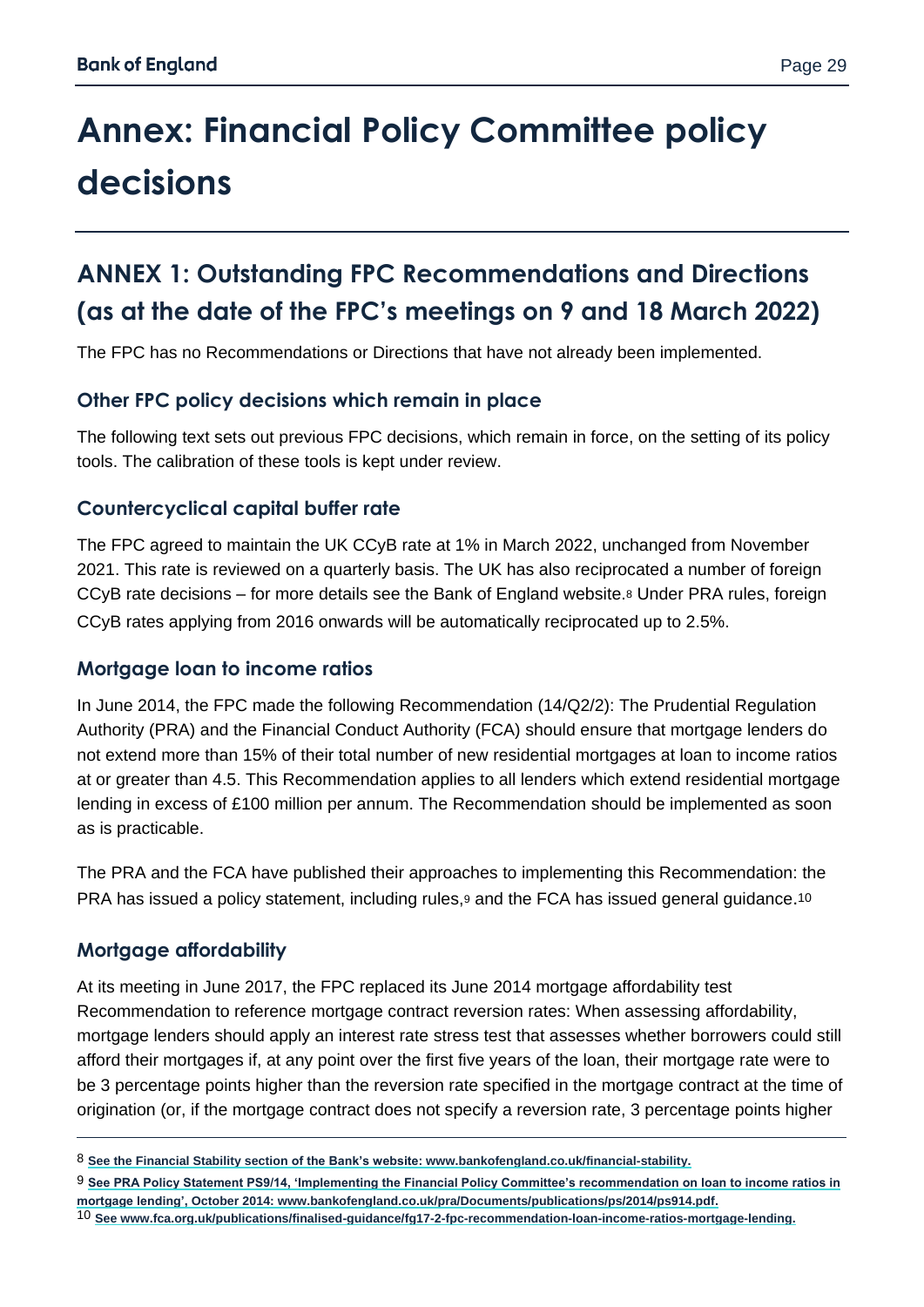than the product rate at origination). This Recommendation is intended to be read together with the FCA requirements around considering the effect of future interest rate rises as set out in MCOB 11.6.18(2).

This Recommendation applies to all lenders which extend residential mortgage lending in excess of £100 million per annum.

At its meeting in September 2017, the FPC confirmed that the affordability Recommendation did not apply to any remortgaging where there is no increase in the amount of borrowing, whether done by the same or a different lender.

#### **Leverage ratio**

In September 2021, the FPC directed the PRA to implement the following measures (the 'leverage measures') in relation to the following firms (each a 'relevant firm'):

- each major UK bank, building society or investment firm;
- each UK bank, building society or investment firm with significant non-UK assets; and
- any holding company approved or designated by the PRA whose consolidated situation (including, where that holding company is part of a RFB sub-group, the consolidated situation of that sub-group) is comparable to any other relevant firm.

The leverage measures are to:

- require each relevant firm to hold sufficient Tier 1 capital to satisfy a minimum leverage ratio of 3.25%;
- secure that each relevant firm ordinarily holds sufficient Tier 1 capital to satisfy a countercyclical leverage ratio buffer rate of 35% of its institution-specific countercyclical capital buffer rate, with the countercyclical leverage ratio buffer rate percentage rounded to the nearest 10 basis points;
- secure that if a relevant firm is a G-SII it ordinarily holds sufficient Tier 1 capital to satisfy a G-SII additional leverage ratio buffer rate of 35% of its G-SII buffer rate; and
- secure that if the relevant firm is a relevant O-SII it ordinarily holds sufficient Tier 1 capital to satisfy a O-SII additional leverage ratio buffer rate of 35% of its O-SII buffer rate.

The leverage measures are to be applied:

- on a consolidated basis in respect of the UK consolidation group of the relevant firm;
- on a sub-consolidated basis in respect of any RFB sub-group that contains a relevant firm ('RFB sub-consolidated basis'); and
- on an individual basis or, at the PRA's discretion, on a sub-consolidated basis (in respect of the relevant firm and one or more of its subsidiaries), for relevant firms that are not subject to the leverage measures on the basis of their consolidated situation pursuant to the preceding bullet points.

Where the leverage measures are to be applied on a consolidated or RFB sub-consolidated basis, they may be applied to a holding company approved or designated by the PRA, as appropriate.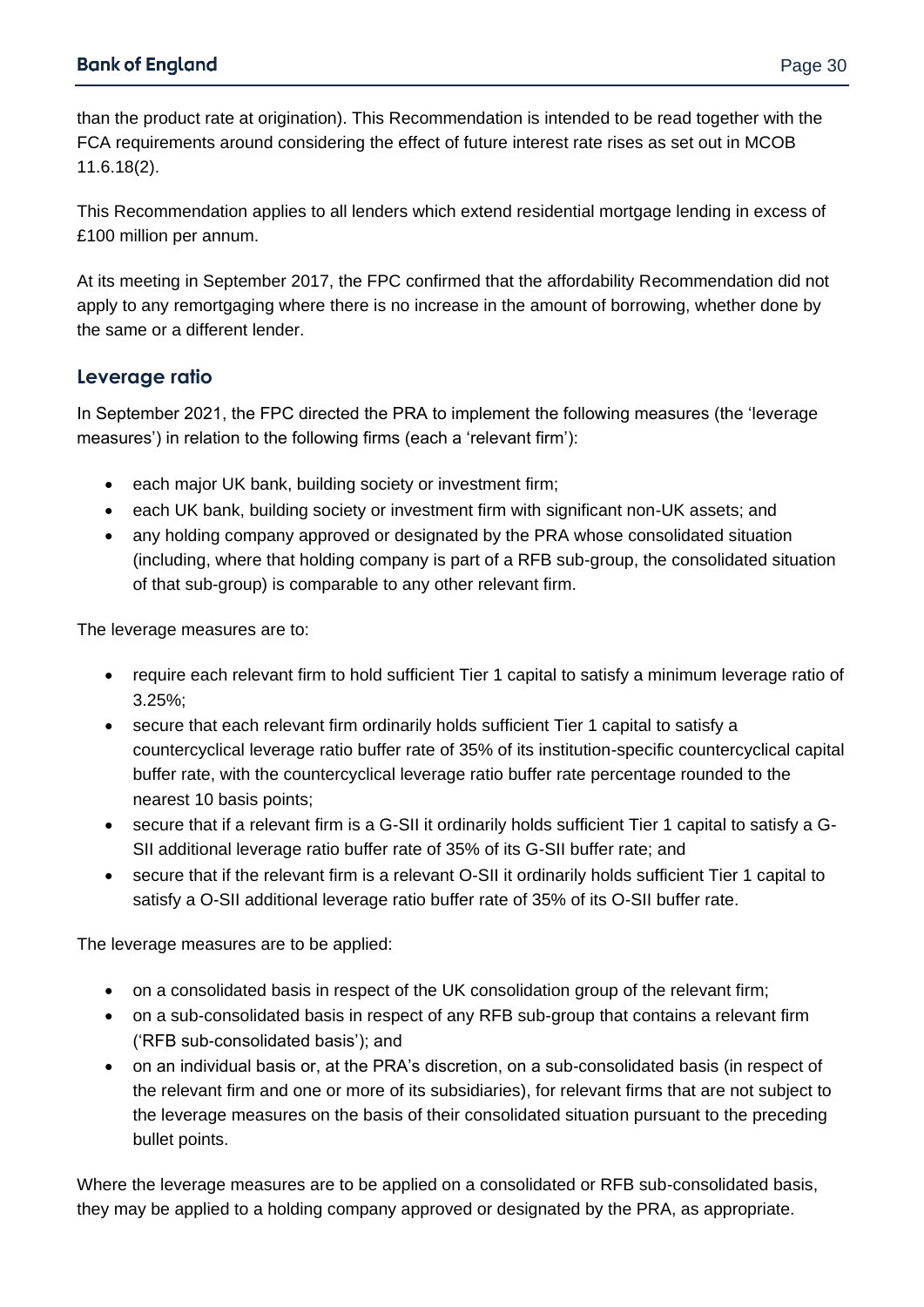In designing its approach to exercising its discretion over the appropriate level of consolidation at which to implement the leverage measures, the PRA should have regard to, among other things:

- the desirability of alignment between the levels of application of the leverage measures and measures under the risk weighted capital framework; and
- the potential for the leverage measures applied on an individual basis to disproportionately impact the capital position of relevant firms driven by their group structure, given the potential consequences for the provision of market liquidity in aggregate for the UK financial system.

For the purposes of the leverage measures, the FPC specified the following:

- The total exposure measure shall exclude any assets constituting claims on central banks, where they are matched by liabilities accepted by the firm that are denominated in the same currency and of identical or longer maturity.
- The minimum proportion of common equity Tier 1 that shall be held is:
	- 75% in respect of the minimum leverage ratio requirement;
	- 100% in respect of the countercyclical leverage ratio buffer; and
	- 100% in respect of the G-SII and O-SII additional leverage ratio buffers.

The FPC also recommended to the PRA that in implementing the minimum leverage ratio requirement it specifies that additional Tier 1 capital should only count towards Tier 1 capital for these purposes if the relevant capital instruments specify a trigger event that occurs when the common equity Tier 1 capital ratio of the institution falls below a figure of not less than 7%.

The PRA has published its approach to implementing this direction and recommendation.<sup>11</sup>

## **ANNEX 2: Previously redacted text**

Under Section 9U of the Bank of England Act 1998, the FPC can defer publication of some parts of its Records if it decides that publication at that point would be against the public interest. As set out in paragraph 95 of this Record, the FPC has decided to publish now the following text from the Record of its meetings on 13 July 2021, 2 October 2019 and 13 June / 4 July 2019. Those Records have been updated on the Bank's website.

#### **July 2021 deferred text**

 $\overline{a}$ 

69. In August 2020, the Committee agreed to continue to defer publication of Record text discussing Libor transition risks from legacy contracts. It agreed that it would review this decision again in 2021 Q4, or earlier if there were material developments in proposed legislative solutions for the legacy stock of contracts.

11 **See PRA Policy Statement PS21/21 and Consultation Paper CP14/21 'Changes to the UK leverage ratio framework': [www.bankofengland.co.uk/prudential-regulation/publication/2021/june/changes-to-the-uk-leverage-ratio-framework.](http://www.bankofengland.co.uk/prudential-regulation/publication/2021/june/changes-to-the-uk-leverage-ratio-framework)**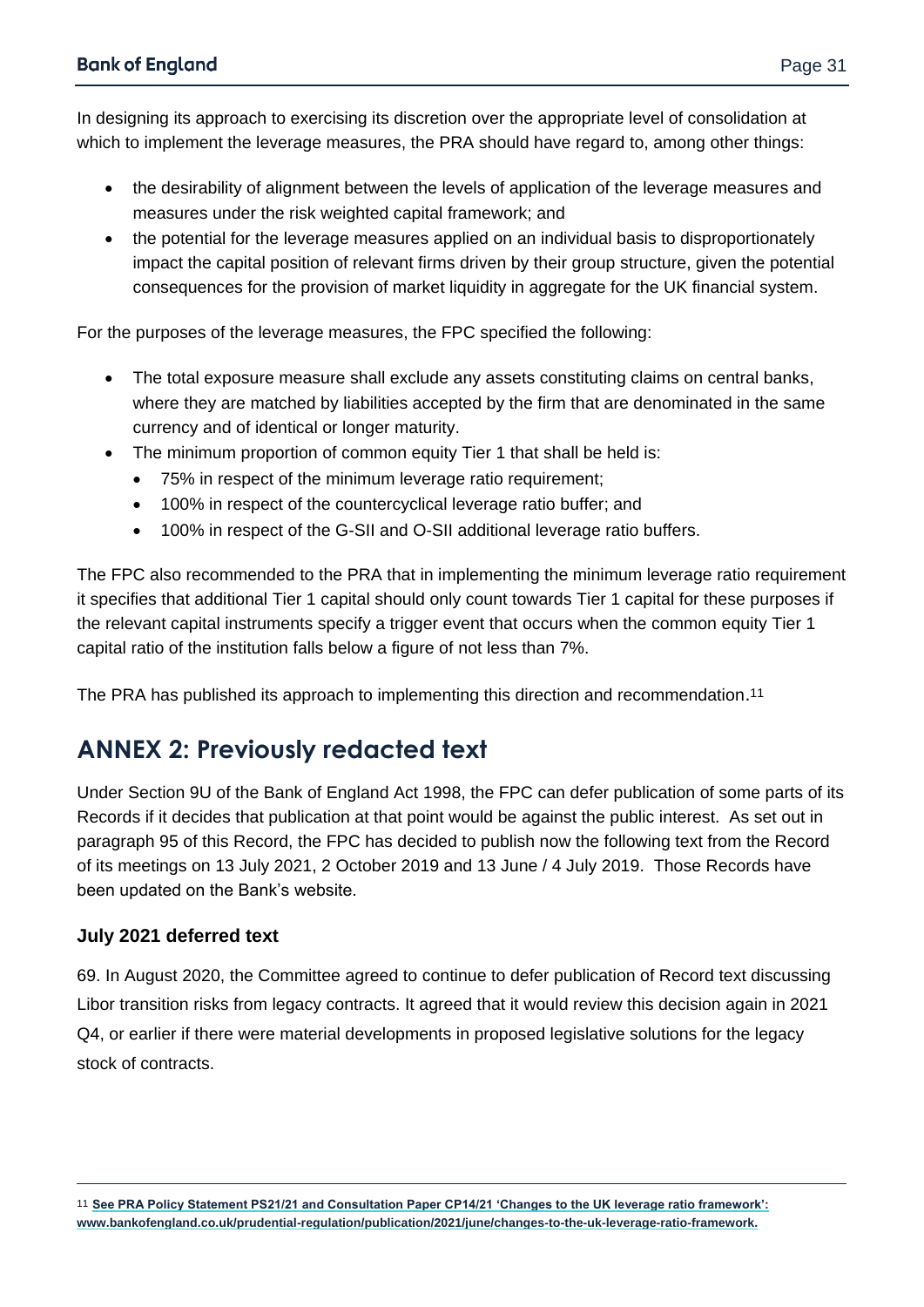70. In February 2021 the European Commission gained powers to designate a rate which would replace all references to a benchmark that will no longer be published12, while in April 2021 UK powers were agreed by Parliament and NY state legislation was passed. Following these material developments in legislative solutions, at its June meeting, the Committee again reviewed whether to publish or continue to defer publication of its previous discussion of legislative solutions from the Q2 2020, Q3 2019 and Q2 2019 Records.

71. Given a number of further legislative steps were still under discussion in various jurisdictions, the Committee agreed that it remained against the public interest to publish its previous discussion of legislative solutions in the Record of its meeting. This is because doing so could precipitate the financial stability risks authorities were seeking to mitigate. Market participants could put undue reliance on the possibility of further legislative solutions being devised and this could reduce their incentives to transition to new reference rates in time, ahead of 2021.

72. The Committee decided to continue to defer publication, under Section 9U of the Bank of England Act 1998. It agreed that it would review again in 2022 Q1, once the key transition milestones at the end of 2021 had passed, or sooner if there are further material developments in proposed legislative solutions for the stock of legacy contracts.

#### **August 2020 deferred text**

 $\overline{a}$ 

In October 2019, the Committee agreed to continue to defer publication of Record text discussing Libor transition risks from legacy contracts. It agreed that it would review this decision again in 2021 Q4, or earlier if proposals for a legislative solution for the legacy stock of contracts were made public.

In June 2020, the UK Government announced its intention to ensure that the FCA had the appropriate regulatory powers to manage and direct any wind-down period prior to eventual Libor cessation. In addition, in July 2020, the European Commission published a proposal to amend the Benchmarks Regulation to provide for the designation of replacement benchmarks for certain benchmarks in cessation. Following these announcements, at its August meeting, the Committee again reviewed whether to publish or continue to defer publication of its previous discussion of legislative solutions from the Q2 and Q3 2019 Records.

The Committee concluded that, given other jurisdictions had not yet made public how they intended to approach the cessation of Libor under their domestic legal regimes, it remained against the public interest to publish its previous discussion of legislative solutions in the Record of its meeting. This is because doing so could precipitate the financial stability risks authorities were seeking to mitigate. Market participants could put undue reliance on the possibility of further legislative solutions being

<sup>12</sup> **https://www.consilium.europa.eu/en/press/press-releases/2021/02/02/financial-benchmarks-council-adopts-new-rulesaddressing-libor-cessation/**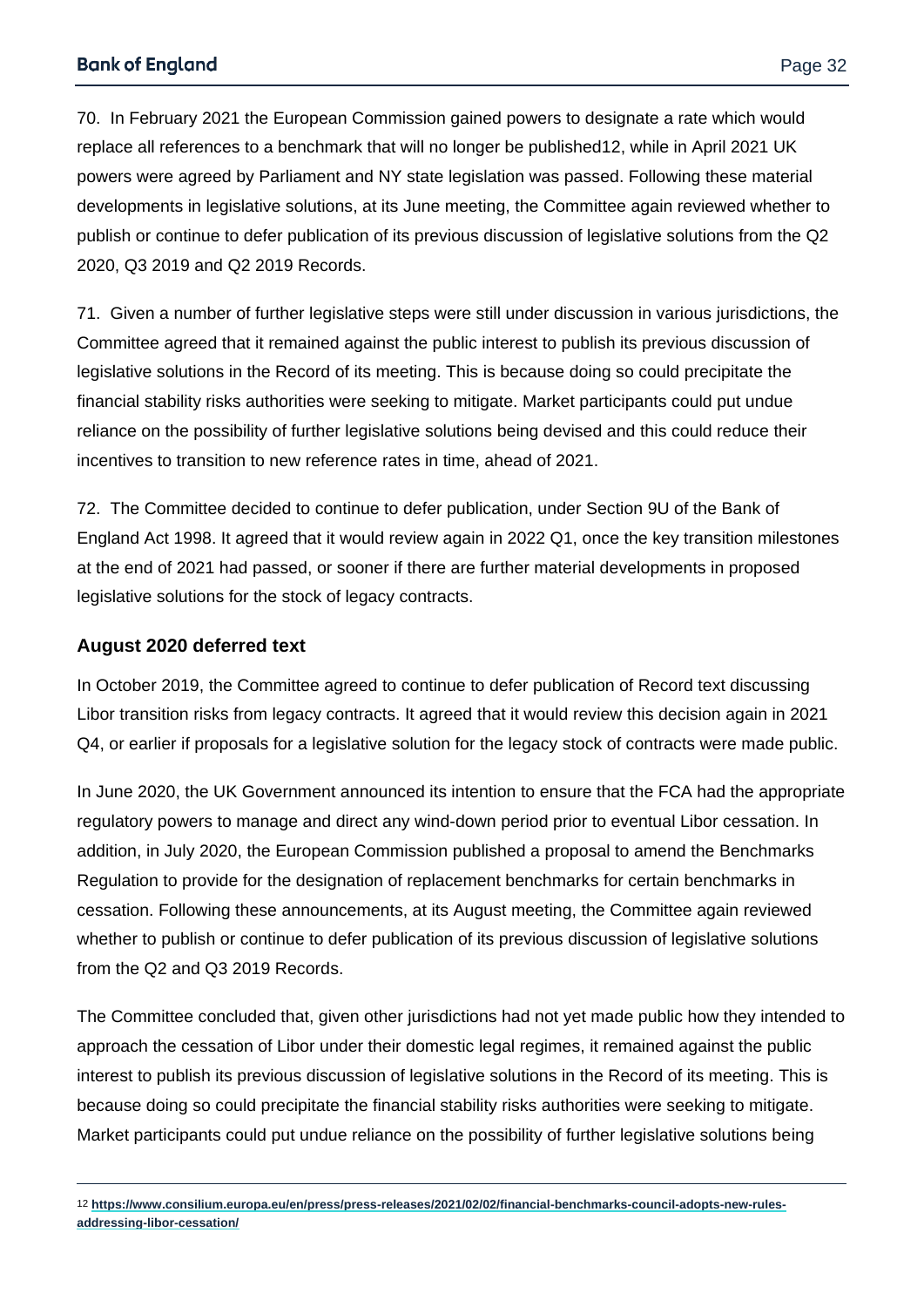devised and this could reduce their incentives to transition to new reference rates in time, ahead of 2021.

The Committee decided to continue to defer publication, under Section 9U of the Bank of England Act 1998. It agreed that it would review again in 2021 Q4, or earlier if there are material developments in proposed legislative solutions for the legacy stock of contracts.

#### **October 2019 deferred text**

96. In July 2019, the Committee had discussed the risks to financial stability posed by the continued use of Libor beyond end-2021. Part of the discussion was around the role authorities would take in the transition to mitigate risks from a stock of remaining legacy contracts after end-2021.

97. At that stage, the FPC had considered that it was against the public interest to publish its discussion, because it could precipitate the financial stability risks authorities were seeking to mitigate. If market participants put undue reliance on the possibility of a legislative solution being devised, this could reduce their incentives to transition to new reference rates in time, ahead of 2021. This would continue to remain the case until the point at which Libor had ceased or firm proposals regarding a legislative solution were otherwise made public.

98. At its October meeting the Committee therefore agreed that it remained against the public interest to publish its discussion of legislative solutions in the Record of its meeting, and decided to continue to defer publication, under Section 9U of the Bank of England Act 1998. It would review again in 2021 Q4, or earlier if proposals for a legislative solution for the legacy stock of contracts were made public.

#### **June/July 2019 deferred text**

83. The Committee noted the fact that, even with sufficient levels of effort by market participants to accelerate the transition, there might be a stock of legacy contracts remaining after 2021.

84. In order to manage and mitigate any risks associated with this, it was important for authorities to consider a broad range of solutions, including the possibility of addressing the financial stability risks that these outstanding contracts could pose when Libor was discontinued by way of legislative options.

85. It was not clear to the Committee at this point if such a comprehensive legislative solution could be devised across all the necessary jurisdictions globally.

86. If market participants put undue reliance on the possibility of such a legislative solution being devised, this could reduce their incentives to transition to new reference rates in time, ahead of 2021, and could precipitate the financial stability risks that authorities were seeking to mitigate. The Committee therefore agreed that it was against the public interest to publish its discussion of any